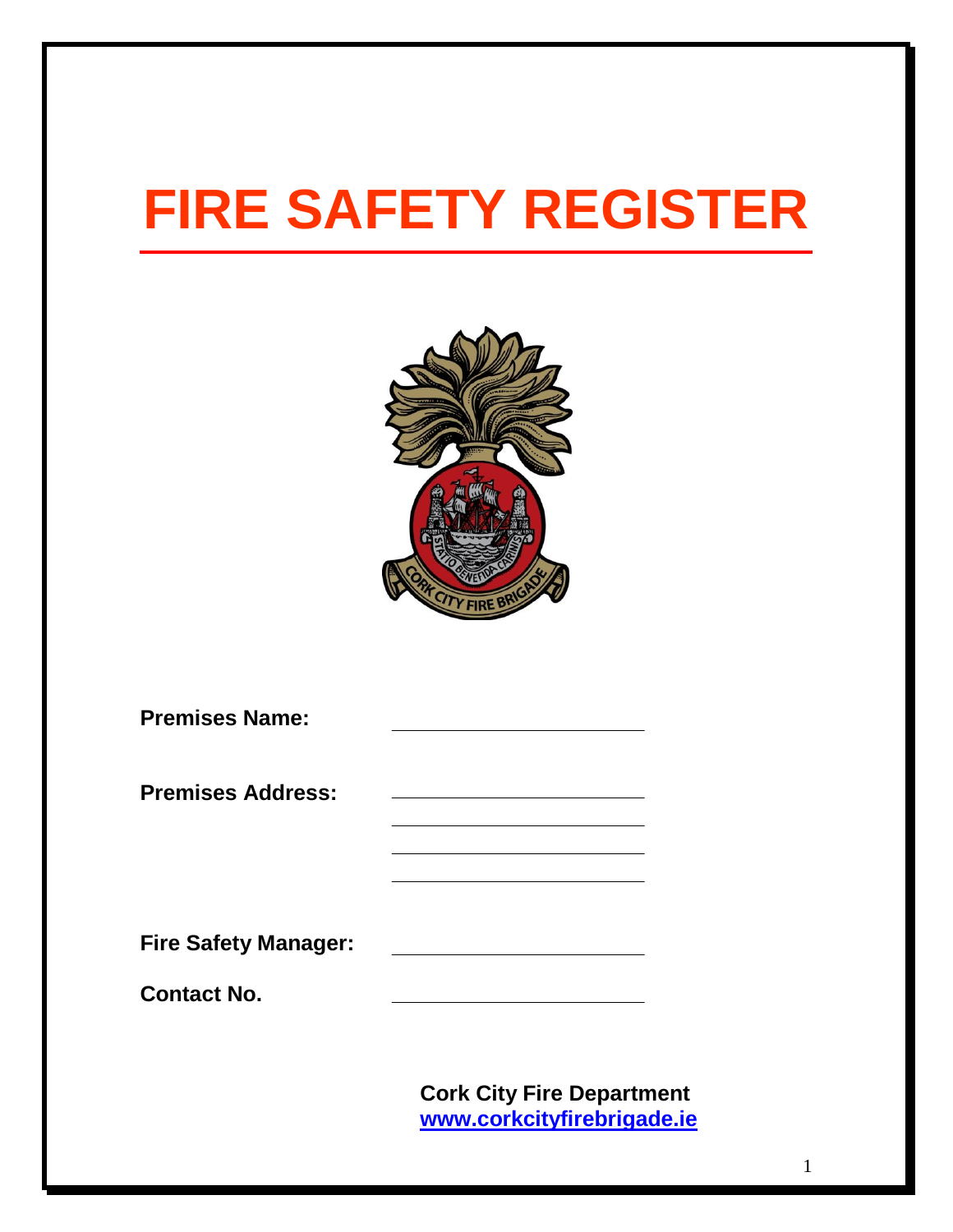# **CONTENTS**

| <b>Section</b> | <b>Title</b>                                                | Page           |
|----------------|-------------------------------------------------------------|----------------|
| 1.0            | Introduction                                                | 3              |
| 2.0            | Guidance for the completion of the Fire Safety register     | $\overline{4}$ |
| 3.0            | <b>General Fire Safety Precautions Notice</b>               | 5              |
| 4.0            | Specific Fire Duties Assigned to Particular Staff Members 6 |                |
| 5.0            | <b>Record of Fire Safety Training /Drills</b>               | 8              |
| 6.0            | Inspection of First Aid Fire Fighting Equipment             | 13             |
| 7.0            | Daily Inspection of Means of Escape Routes                  | 18             |
| 8.0            | <b>Inspection of Fire Resisting Doors</b>                   | 20             |
| 9.0            | <b>Fire Alarm User Responsibilities</b>                     | 22             |
|                | 10.0 Fire Detection & Alarm System Log Book                 | 23             |
|                | 11.0 Log Book for Fire Detection & Alarm Systems            | 26             |
|                | 12.0 Fire Detection & Alarm System: General Register        | 31             |
|                | 13.0 False Alarm Register                                   | 33             |
|                | 14.0 Inspection of Emergency Lighting Register              | 35             |
|                | 15.0 Inventory of Emergency Lighting Equipment              | 37             |
|                | 16.0 Furniture & Fittings                                   | 40             |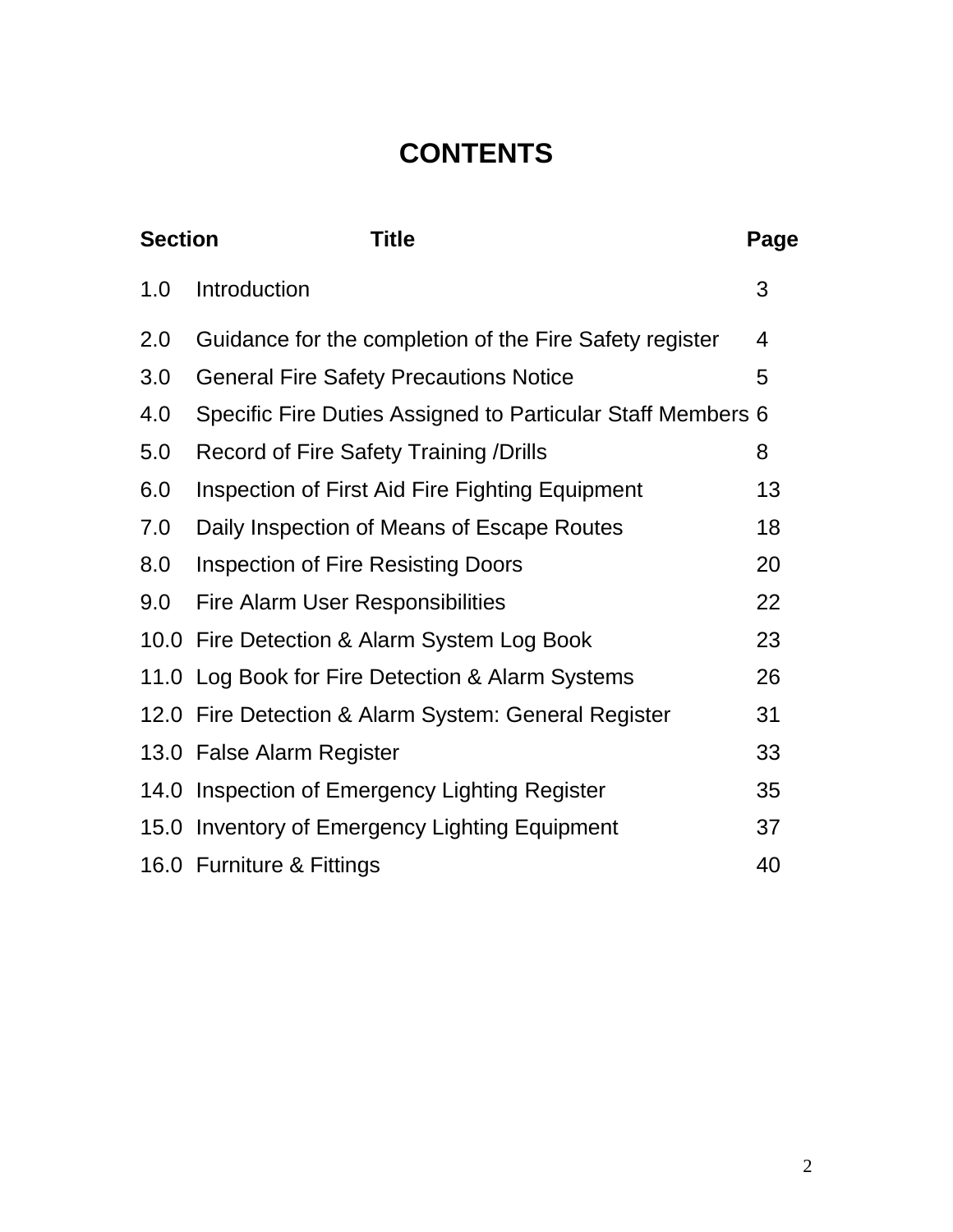# **1.0 INTRODUCTION**

Section 18(2) of the *Fire Services Acts, 1981 and 2003* generally applies to all premises other than a dwelling house occupied as a single private dwelling. This section of the Act places a duty on persons having control over premises to:

- take all reasonable measures to guard against the outbreak of fire,
- provide reasonable fire safety measures,
- prepare and provide appropriate fire safety procedures,
- ensure that the fire safety measures and procedures are applied at all times, and
- Ensure as far as is reasonably practicable the safety of persons on the premises in the event of an outbreak of fire.

The Department of the Environment and Local Government has published guidance to assist persons in control of particular types of premises in discharging their statutory responsibilities under the Fire Services Act. The publications include the following:-

- Code of Practice for the Management of Fire Safety in Places of Assembly
- Guide to Fire Precautions in Existing Hotels, Guesthouses and Similar Premises
- Fire Safety in Guest Accommodation
- Fire Safety in Hostels
- Fire Safety in Nursing Homes

[free download available at http://www.environ.ie/en/publications/Community [/FireandEmergencyServices/](http://www.environ.ie/en/publications/Community%20/FireandEmergencyServices/) ]

Compliance with responsibilities under the Fire Services Act requires that –

- The premises must be suitable for its intended use and certain essential fire safety features appropriate to the use of the premises must be provided, and
- A proactive fire safety management policy must be in place to minimize the risk of a fire occurring and ensure the safety of persons on the premises in an emergency.

The keeping of fire safety records is an important element of the proper fire safety management of premises. This Fire Safety Register has been produced to assist in the keeping of records for specific items. It will also be necessary to keep records and certificates for other items such as furnishings, bedding, electrical installations, and gas installations as appropriate to the particular premises.

**Note: Owners/Fire Safety managers should satisfy themselves that all Electrical & Gas Installations have been fully serviced by a competent person to ensure compliance with all statutory requirements and codes of practice.**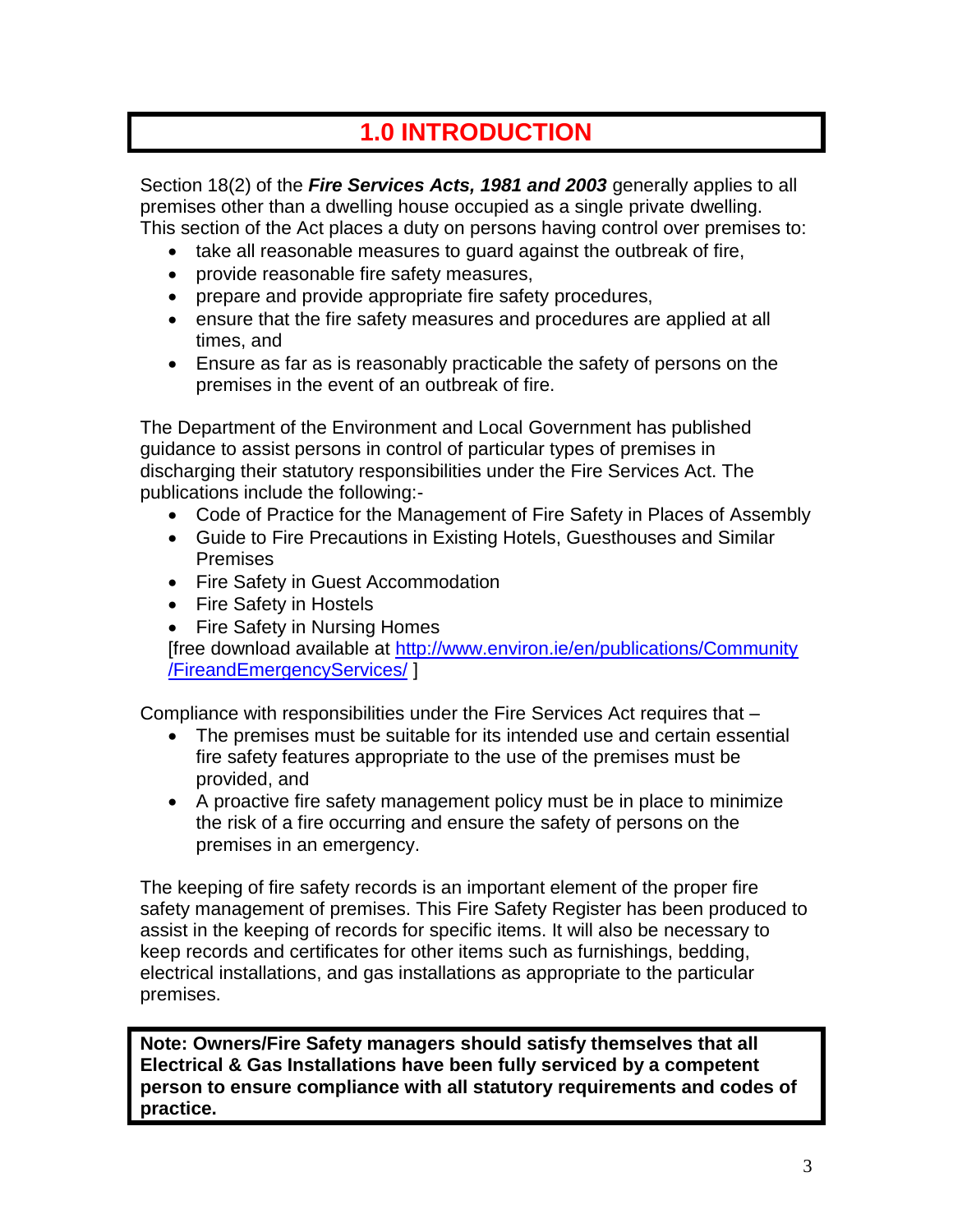### **2.0 GUIDANCE FOR COMPLETION OF THE FIRE SAFETY REGISTER**

- 1. The Register should be kept in a safe place on the premises at all times together with the relevant Code of Practice or Guide to Fire Precautions and should be available for inspection by any Authorised Officer of Cork City Fire Department.
- 2. The Register generally has sufficient pages to allow for records over a period of 2 years. Additional photocopies of unused pages should be added as required.
- 3. Owners or Managers of premises should take careful note of the intervals at which various inspections, tests or inventory/location checks are to be carried out. These are summarised in the table below.

|                  | <b>Emergency</b><br><b>Lighting</b> | <b>Fire</b><br><b>Alarm</b> | <b>Extinguishers</b><br>& Hose Reels | <b>Fire</b><br><b>Exit</b><br><b>Doors</b> | <b>Fire</b><br><b>Resisting</b><br><b>Doors</b> | <b>Upholstery</b> |
|------------------|-------------------------------------|-----------------------------|--------------------------------------|--------------------------------------------|-------------------------------------------------|-------------------|
| <b>Daily</b>     |                                     |                             |                                      |                                            |                                                 |                   |
| <b>Weekly</b>    |                                     |                             |                                      |                                            |                                                 |                   |
| <b>Monthly</b>   |                                     |                             |                                      |                                            |                                                 |                   |
| 3 Monthly        |                                     |                             |                                      |                                            |                                                 |                   |
| <b>6 Monthly</b> |                                     |                             |                                      |                                            |                                                 |                   |
| <b>Annually</b>  |                                     |                             |                                      |                                            |                                                 |                   |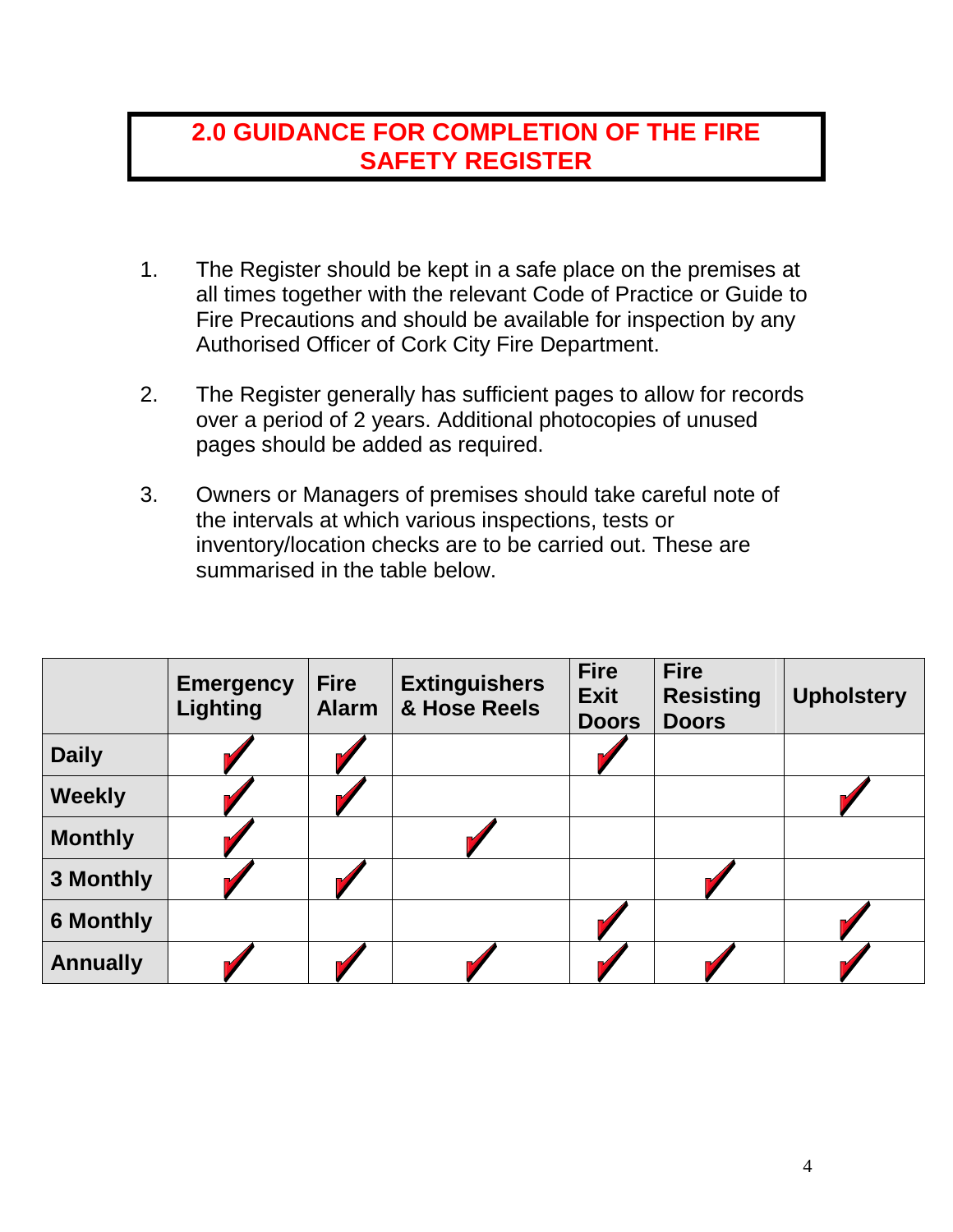# **3.0 GENERAL FIRE SAFETY PRECAUTIONS NOTICE**

The following notice should be provided to all employees on a regular basis and should be placed in a number of locations in the premises, to provide a constant reminder of the fire safety rules to be observed by all employees and other occupants.

#### **Fire Safety Rules to be observed by all Employees and other Occupants**

#### **DO**

- Keep fire doors shut at all times and doors generally closed where possible
- Keep final exit doors and escape routes free from obstruction at all times
- Report all fires, no matter how trivial, to the Fire Safety Manager
- Report any defective fire protection equipment to the Fire Safety Manager
- Read and take note of the emergency procedures for the premises
- Correctly dispose of all waste materials in non-combustible waste bins and ensure that such bins are emptied frequently
- Use cooking equipment safely.
- Switch off all non essential electrical equipment at close of business.
- Smoke only in designated locations outside the building and extinguish cigarettes in an appropriate container
- Take extra care when using flammable materials

#### **DO NOT**

- Wedge or hold-open any fire door, or remove any self-closing device
- Store goods or waste materials in stairways or other designated escape routes
- Tamper with any of the following life safety equipment or systems: Fire Detection and Alarm System, Emergency Lighting System, Fire Extinguishers or Hose Reels
- Remove fire-fighting equipment from their designated locations
- Tamper with any electrical or gas equipment in the building
- Use any unapproved portable or mobile space heating appliance in the building
- Bring anything into the premises which is considered a fire hazard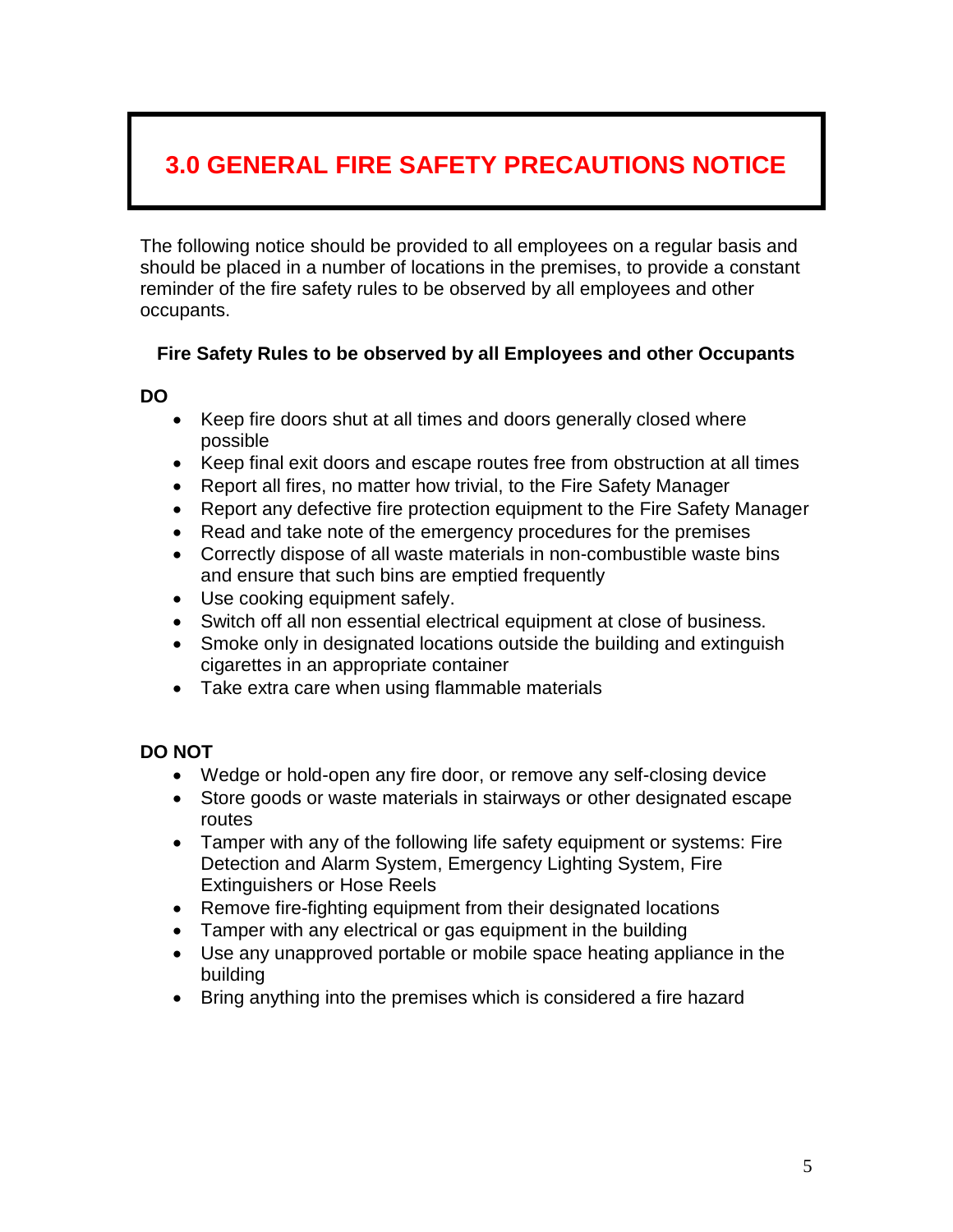# **4.0 SPECIFIC FIRE DUTIES ASSIGNED TO PARTICULAR STAFF MEMBERS**

| <b>Owner Details</b> |                                                                                                                                                                  |  |  |
|----------------------|------------------------------------------------------------------------------------------------------------------------------------------------------------------|--|--|
| Name:                |                                                                                                                                                                  |  |  |
| Telephone:           |                                                                                                                                                                  |  |  |
| <b>Fire Duties:</b>  | Overall responsible person with regards to minimising the<br>risk of an outbreak of fire and the risk to staff and occupants<br>should an outbreak of fire occur |  |  |

| <b>Fire Safety Manager</b> |                                                                                                                                                                          |  |
|----------------------------|--------------------------------------------------------------------------------------------------------------------------------------------------------------------------|--|
| <b>Name:</b>               |                                                                                                                                                                          |  |
| Telephone:                 |                                                                                                                                                                          |  |
| <b>Fire Duties:</b>        | Minimise the risk of outbreak of fire through good fire<br>prevention practice and ensure that all staff are aware and<br>can carry out any relevant fire safety actions |  |

| <b>Deputy Fire Safety Manager</b> |                                                                                                                                                                          |  |
|-----------------------------------|--------------------------------------------------------------------------------------------------------------------------------------------------------------------------|--|
| <b>Name</b>                       |                                                                                                                                                                          |  |
| Telephone                         |                                                                                                                                                                          |  |
| <b>Fire Duties</b>                | Minimise the risk of outbreak of fire through good fire<br>prevention practice and ensure that all staff are aware and<br>can carry out any relevant fire safety actions |  |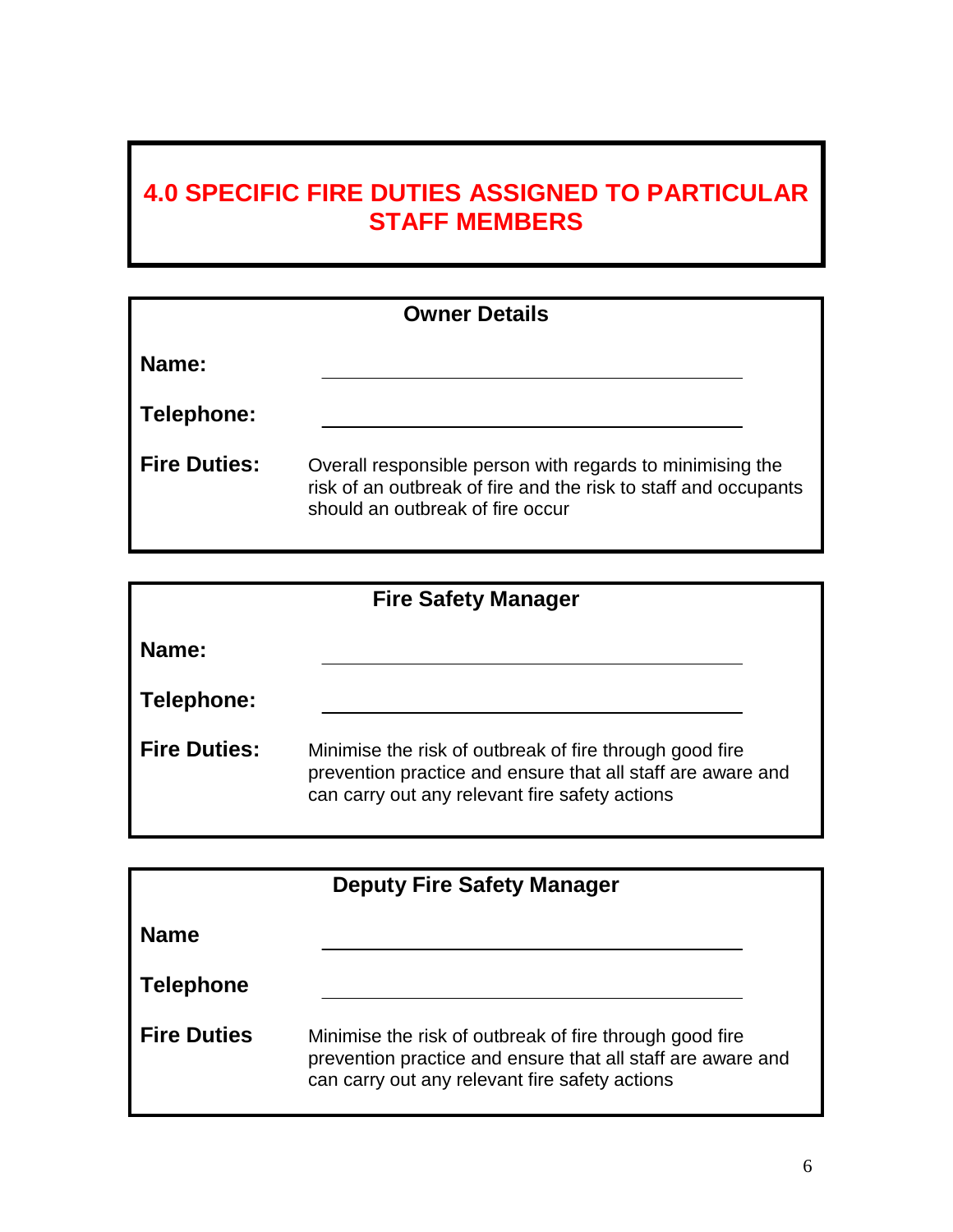# **4.0 SPECIFIC FIRE DUTIES ASSIGNED TO PARTICULAR STAFF MEMBERS**

| <b>Name</b>        |  |
|--------------------|--|
| <b>Position</b>    |  |
| <b>Fire Duties</b> |  |
|                    |  |
|                    |  |

| <b>Name</b>        |  |
|--------------------|--|
| <b>Position</b>    |  |
| <b>Fire Duties</b> |  |
|                    |  |
|                    |  |

| <b>Name</b>        |  |
|--------------------|--|
|                    |  |
| <b>Position</b>    |  |
| <b>Fire Duties</b> |  |
|                    |  |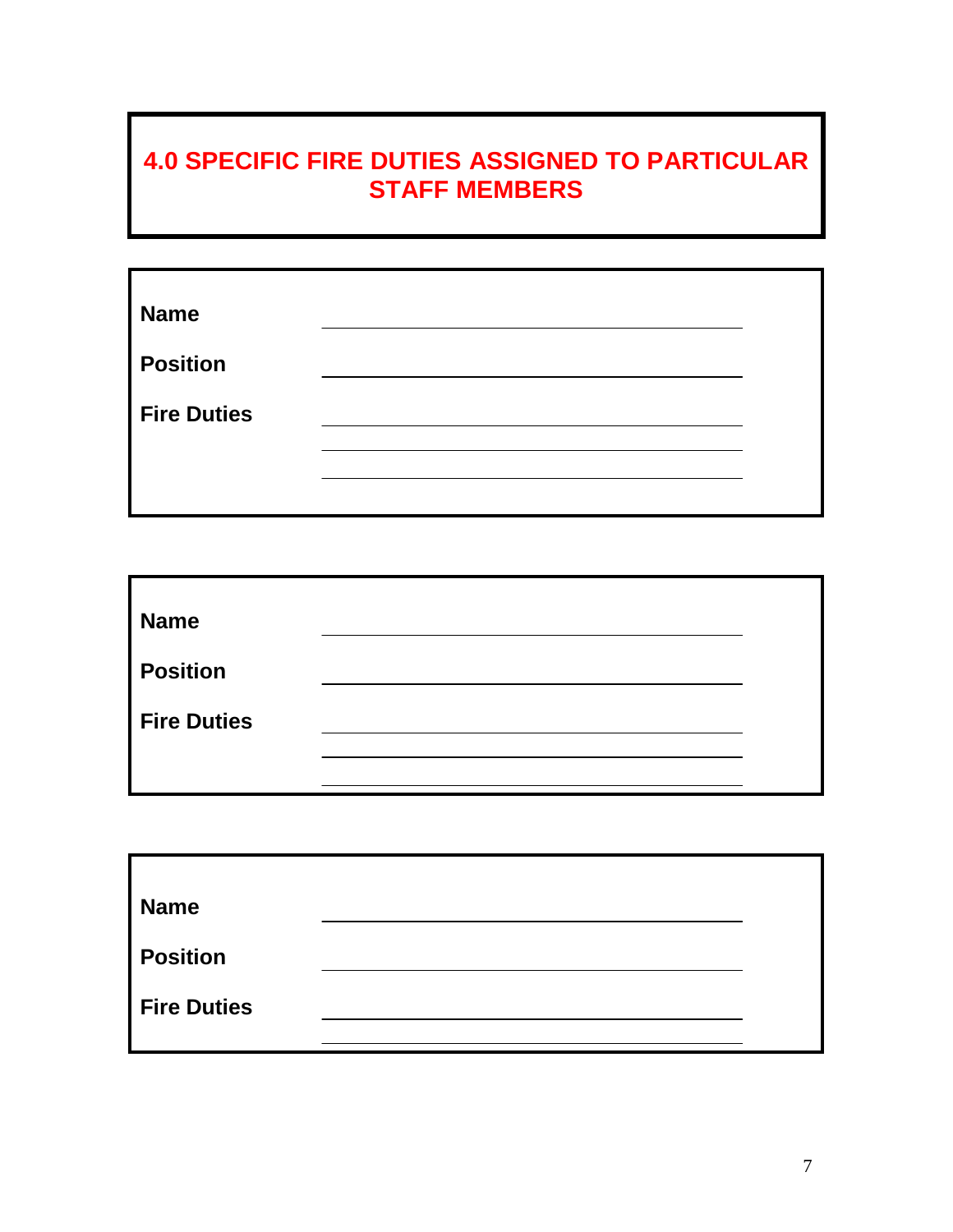| Date:                                                                                                                                     |  |
|-------------------------------------------------------------------------------------------------------------------------------------------|--|
| <b>Duration:</b><br><u> 1989 - Johann Harry Harry Harry Harry Harry Harry Harry Harry Harry Harry Harry Harry Harry Harry Harry Harry</u> |  |
| Name of Training Provider: Name of Training Provider:                                                                                     |  |
| <b>Instructor Name:</b>                                                                                                                   |  |
|                                                                                                                                           |  |
| <b>List of Attendees:</b>                                                                                                                 |  |
|                                                                                                                                           |  |
|                                                                                                                                           |  |
|                                                                                                                                           |  |
|                                                                                                                                           |  |
|                                                                                                                                           |  |
|                                                                                                                                           |  |
| Signed:<br><u> 1989 - Johann Barn, amerikansk politiker (</u>                                                                             |  |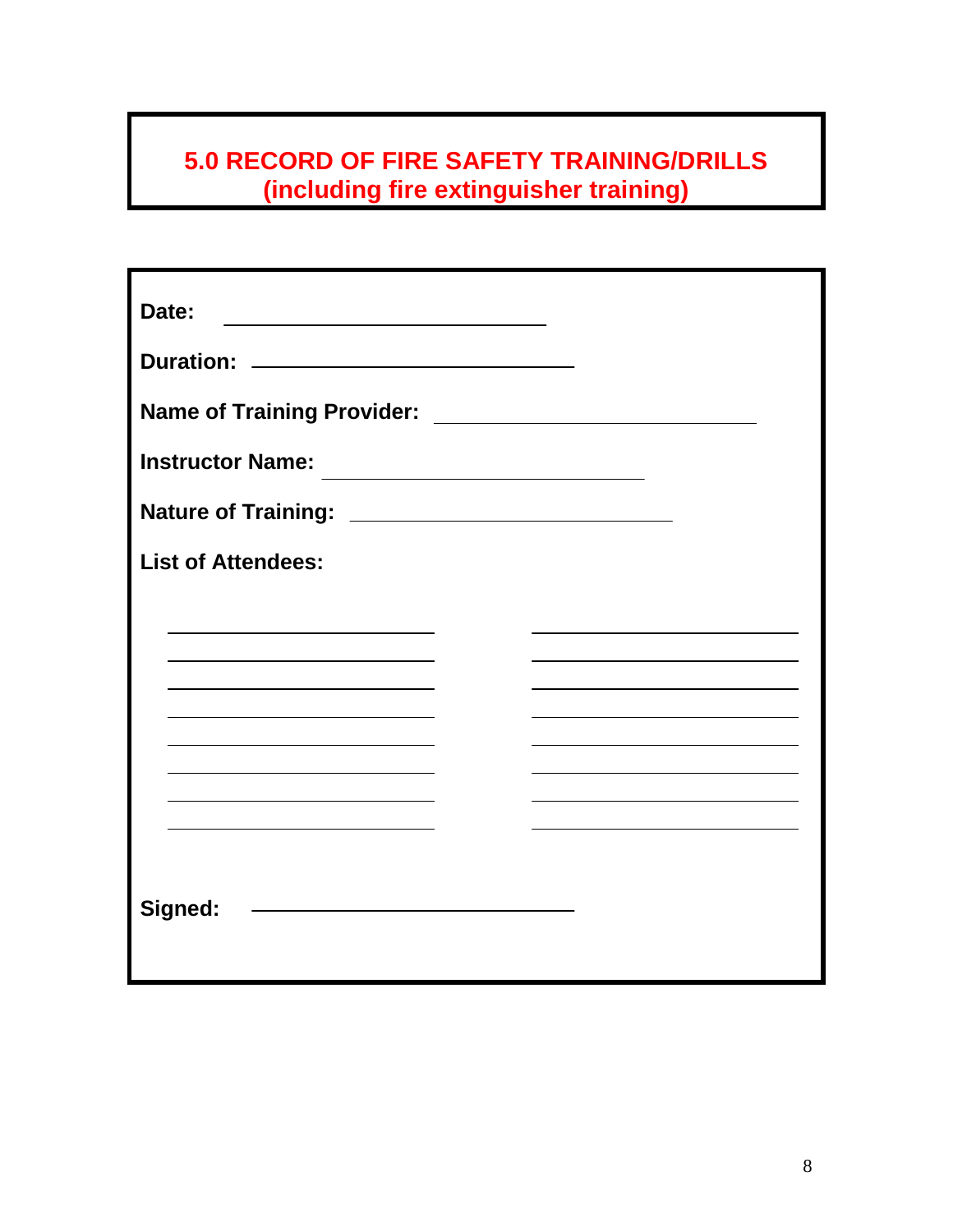| Date:                                                                                                 |
|-------------------------------------------------------------------------------------------------------|
|                                                                                                       |
| <b>Name of Training Provider:</b>                                                                     |
| <b>Instructor Name:</b><br>the control of the control of the control of the control of the control of |
|                                                                                                       |
| <b>List of Attendees:</b>                                                                             |
|                                                                                                       |
|                                                                                                       |
|                                                                                                       |
|                                                                                                       |
|                                                                                                       |
|                                                                                                       |
| Signed:                                                                                               |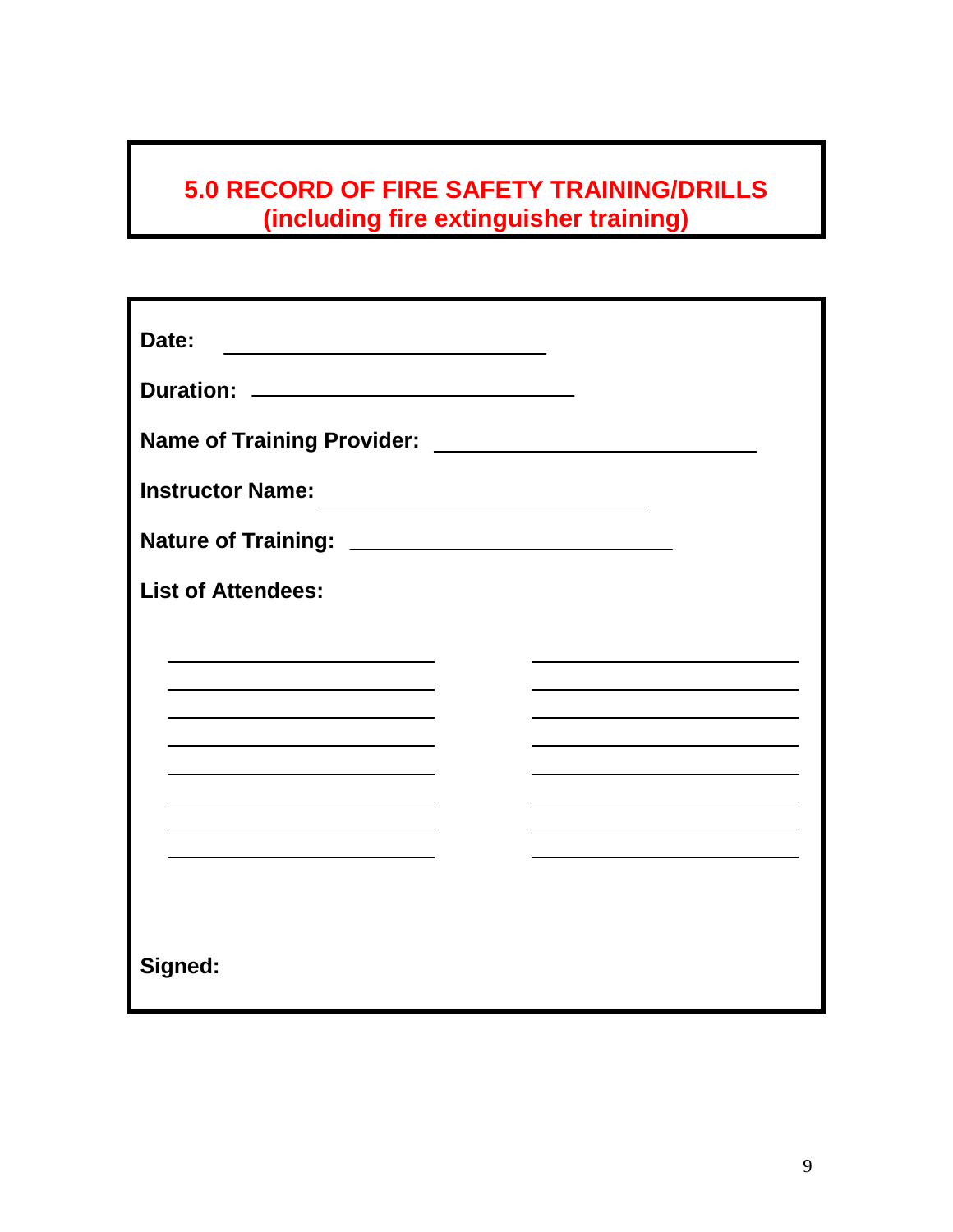| Date:<br><u> 1989 - Johann Barbara, martxa alemaniar a</u> |                                                                                                                       |
|------------------------------------------------------------|-----------------------------------------------------------------------------------------------------------------------|
| Duration: <u>_____________________________</u>             |                                                                                                                       |
| <b>Name of Training Provider:</b>                          | <u> 1980 - Jan Barbara Barbara, maso a popular establecidad e a la propia de la propia de la propia de la propia </u> |
| <b>Instructor Name:</b>                                    |                                                                                                                       |
|                                                            |                                                                                                                       |
| <b>List of Attendees:</b>                                  |                                                                                                                       |
|                                                            |                                                                                                                       |
|                                                            |                                                                                                                       |
|                                                            |                                                                                                                       |
|                                                            |                                                                                                                       |
|                                                            |                                                                                                                       |
|                                                            |                                                                                                                       |
|                                                            |                                                                                                                       |
| Signed:                                                    |                                                                                                                       |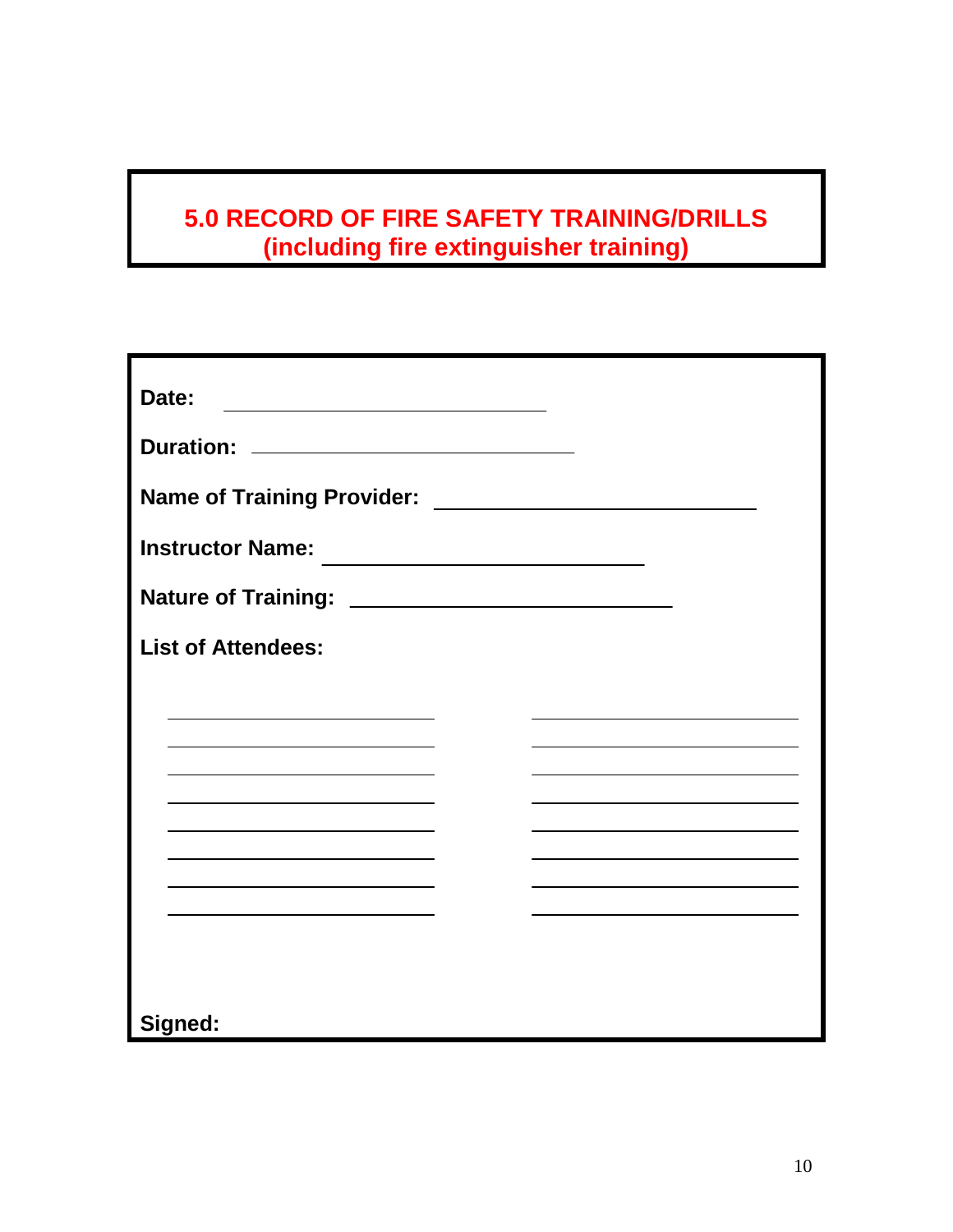| Date:                     |  |
|---------------------------|--|
|                           |  |
|                           |  |
| <b>Instructor Name:</b>   |  |
|                           |  |
| <b>List of Attendees:</b> |  |
|                           |  |
|                           |  |
|                           |  |
|                           |  |
|                           |  |
|                           |  |
|                           |  |
| Signed:                   |  |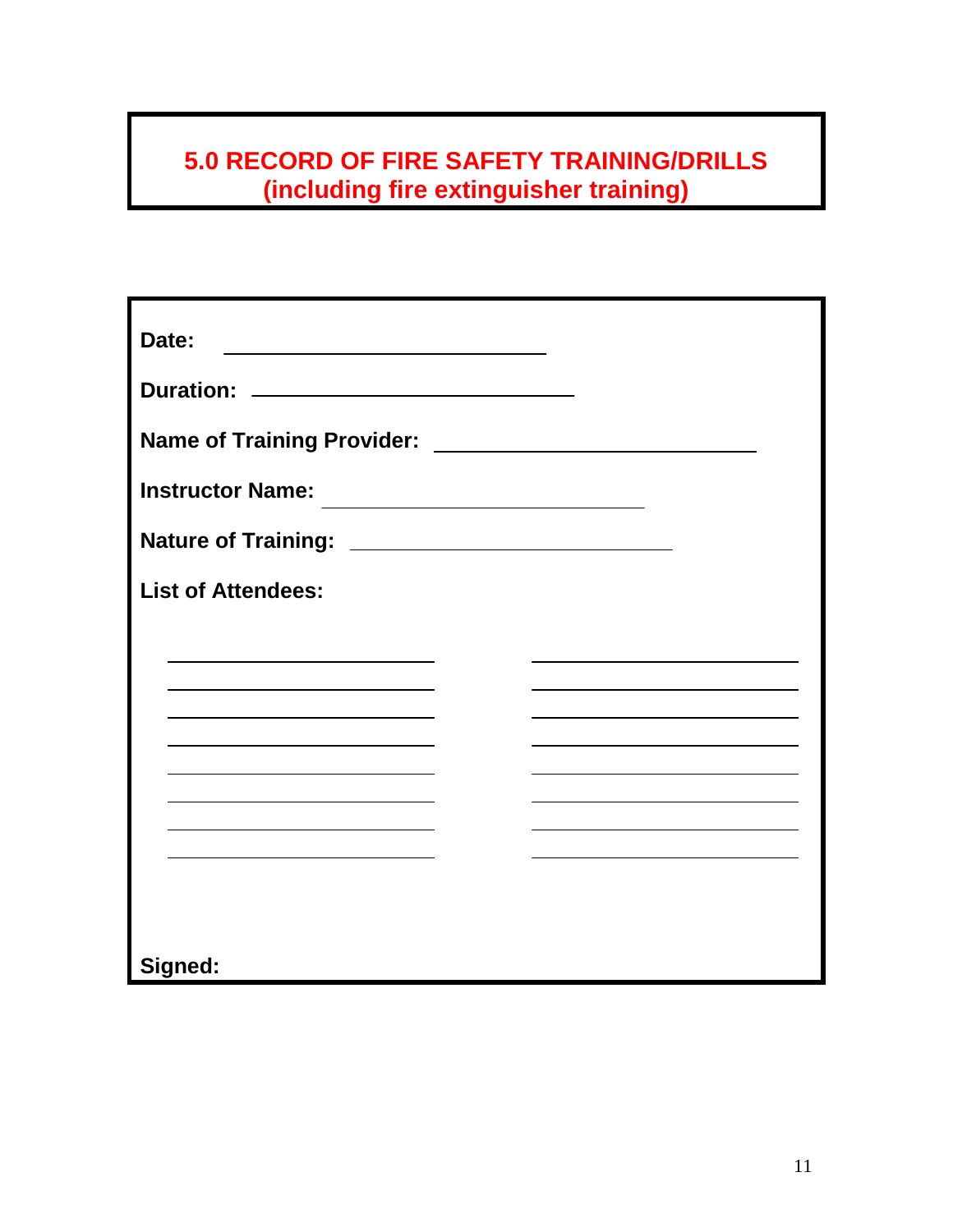| Date:                                         |  |
|-----------------------------------------------|--|
| Duration: <u>____________________________</u> |  |
|                                               |  |
| <b>Instructor Name:</b>                       |  |
|                                               |  |
| <b>List of Attendees:</b>                     |  |
|                                               |  |
|                                               |  |
|                                               |  |
|                                               |  |
|                                               |  |
|                                               |  |
|                                               |  |
| Signed:                                       |  |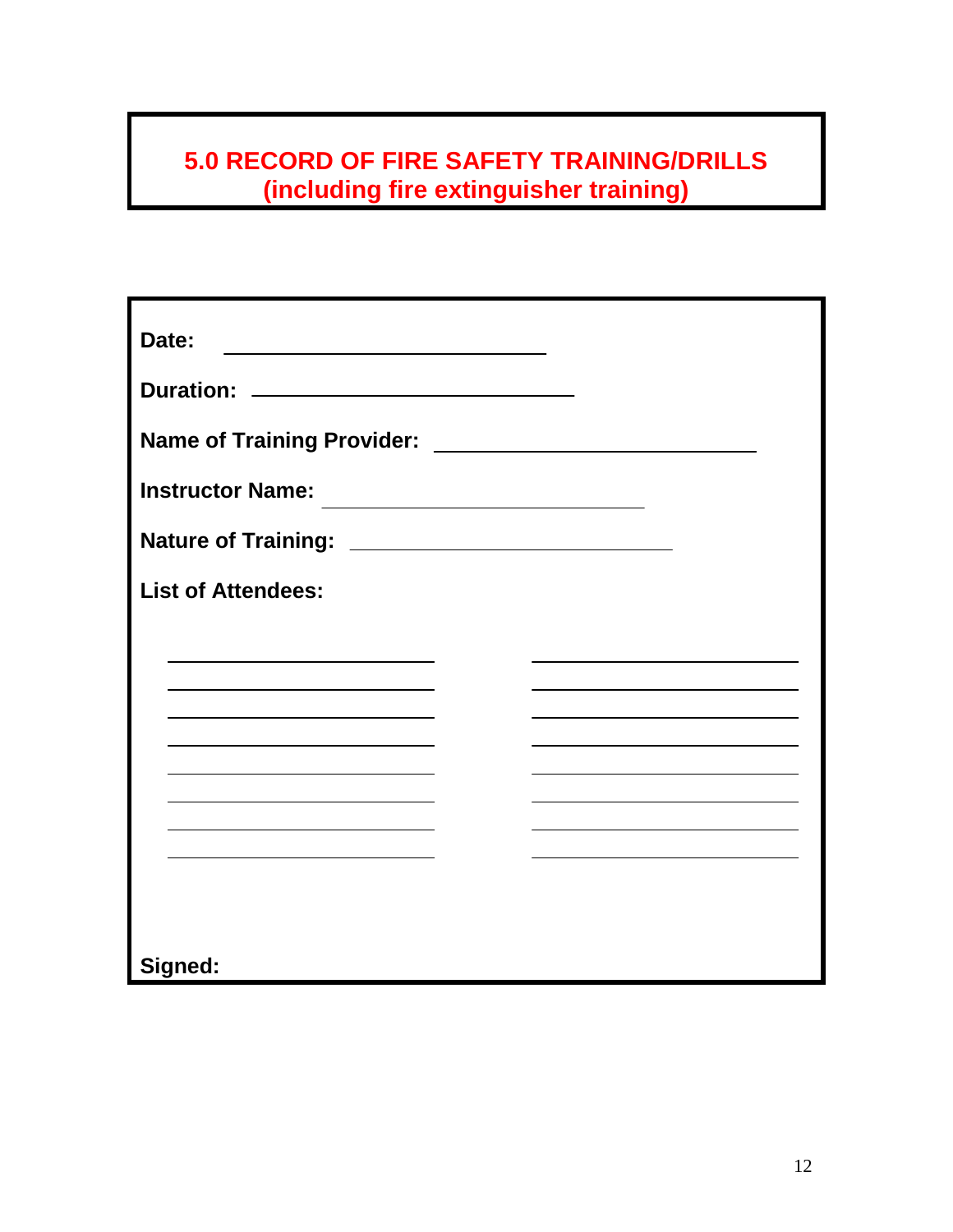### **6.0 INSPECTION OF FIRST AID FIRE FIGHTING EQUIPMENT**

### **Monthly Inspection Procedure:**

- The extinguisher is in its designated place;
- Access to or visibility of the extinguisher is not obstructed;
- Any seals or indicator tabs are not broken;
- Pressure indicators, where fitted, show the correct pressure;
- The extinguisher has not been damaged;
- The extinguisher does not have obvious defects such as a clogged nozzle, corrosion, leakage or a loose or damaged hose;
- In the case of all carbon dioxide gas extinguishers the discharge horn or hose/horn is properly secured;
- The maintenance record label is properly attached to the extinguisher and is up to date and the maintenance register is entered up to date;
- A service certificate should be issued to the customer for record purposes.

### **Annual Inspection Procedure:**

The annual inspection of the First Aid Fire Fighting equipment must be carried out by a competent service organisation in accordance with the recommendations of IS 291:2002 and the certificate of compliance should be attached to the fire safety register.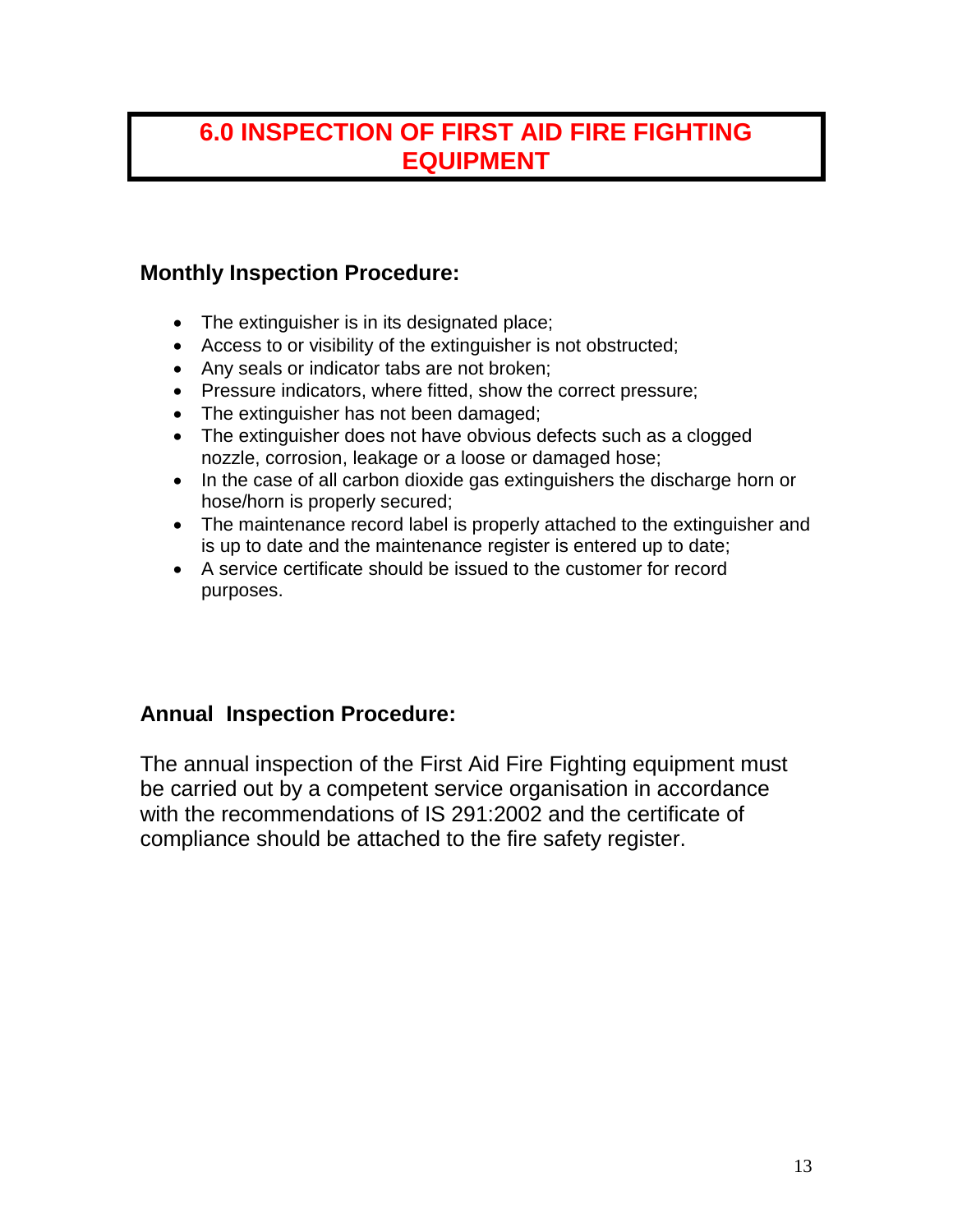# **6.0 LOCATION OF FIRST AID FIRE FIGHTING EQUIPMENT**

| Number Type | <b>Size</b> | Location |
|-------------|-------------|----------|
|             |             |          |
|             |             |          |
|             |             |          |
|             |             |          |
|             |             |          |
|             |             |          |
|             |             |          |
|             |             |          |
|             |             |          |
|             |             |          |
|             |             |          |
|             |             |          |
|             |             |          |
|             |             |          |
|             |             |          |
|             |             |          |
|             |             |          |
|             |             |          |
|             |             |          |
|             |             |          |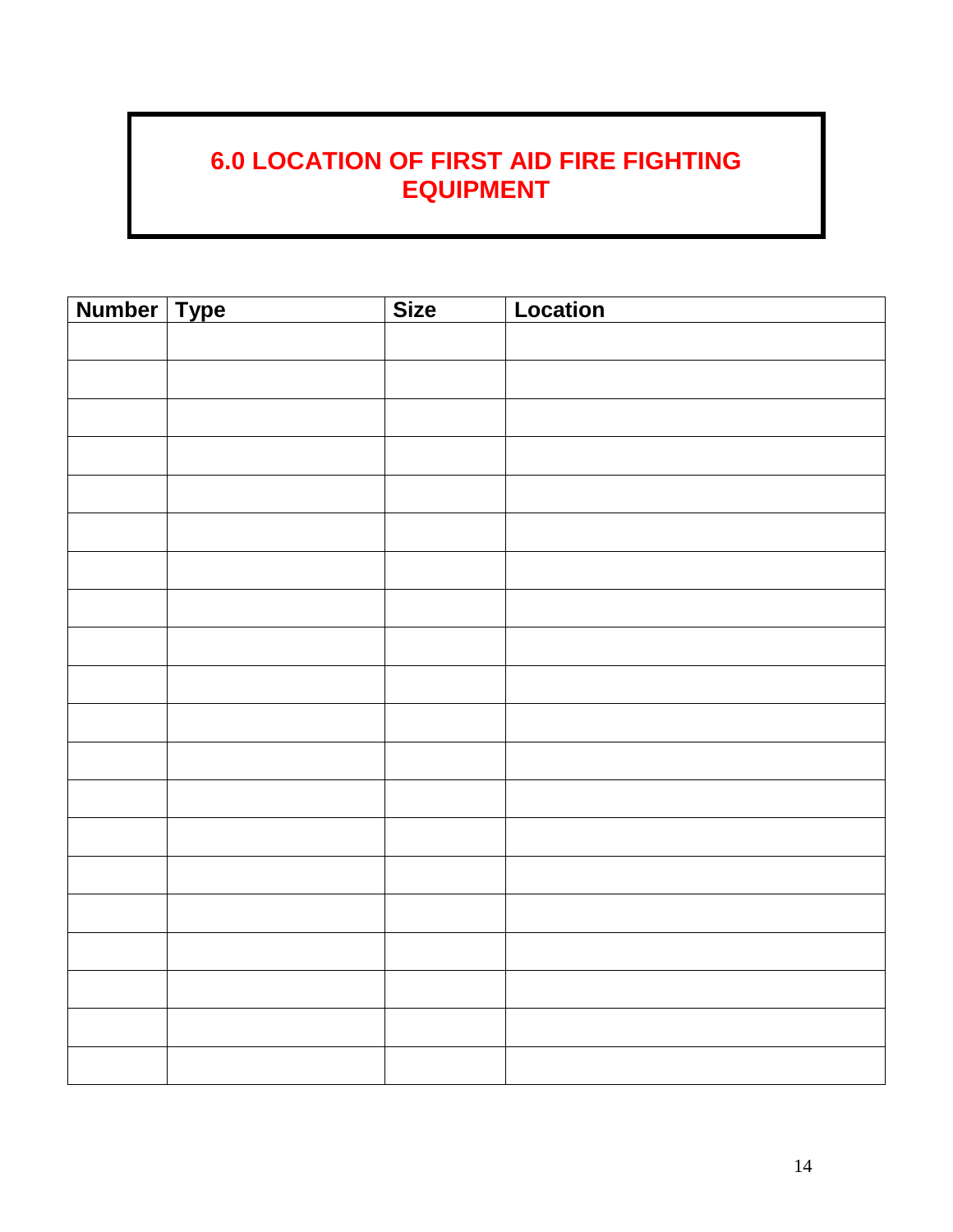### **6.0 MONTHLY INSPECTION OF FIRST AID FIRE FIGHTING EQUIPMENT**

| Date of<br>inspection | No. Of<br>appliances<br>inspected | Defects noted and action taken | <b>Inspected</b><br>by |
|-----------------------|-----------------------------------|--------------------------------|------------------------|
|                       |                                   |                                |                        |
|                       |                                   |                                |                        |
|                       |                                   |                                |                        |
|                       |                                   |                                |                        |
|                       |                                   |                                |                        |
|                       |                                   |                                |                        |
|                       |                                   |                                |                        |
|                       |                                   |                                |                        |
|                       |                                   |                                |                        |
|                       |                                   |                                |                        |
|                       |                                   |                                |                        |
|                       |                                   |                                |                        |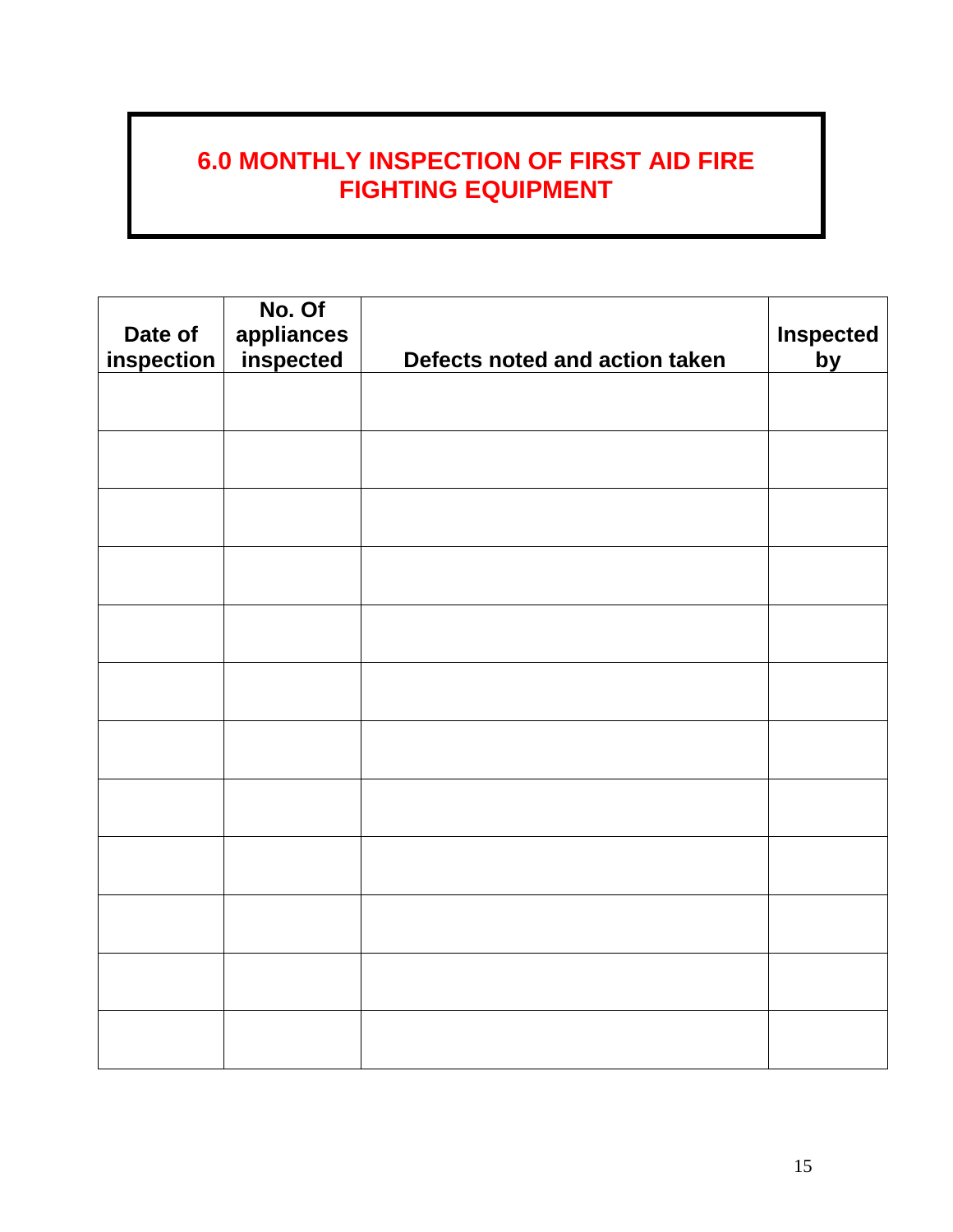### **6.0 MONTHLY INSPECTION OF FIRST AID FIRE FIGHTING EQUIPMENT**

| Date of<br>inspection | No. Of<br>appliances<br>inspected | Defects noted and action taken | <b>Inspected</b><br>by |
|-----------------------|-----------------------------------|--------------------------------|------------------------|
|                       |                                   |                                |                        |
|                       |                                   |                                |                        |
|                       |                                   |                                |                        |
|                       |                                   |                                |                        |
|                       |                                   |                                |                        |
|                       |                                   |                                |                        |
|                       |                                   |                                |                        |
|                       |                                   |                                |                        |
|                       |                                   |                                |                        |
|                       |                                   |                                |                        |
|                       |                                   |                                |                        |
|                       |                                   |                                |                        |
|                       |                                   |                                |                        |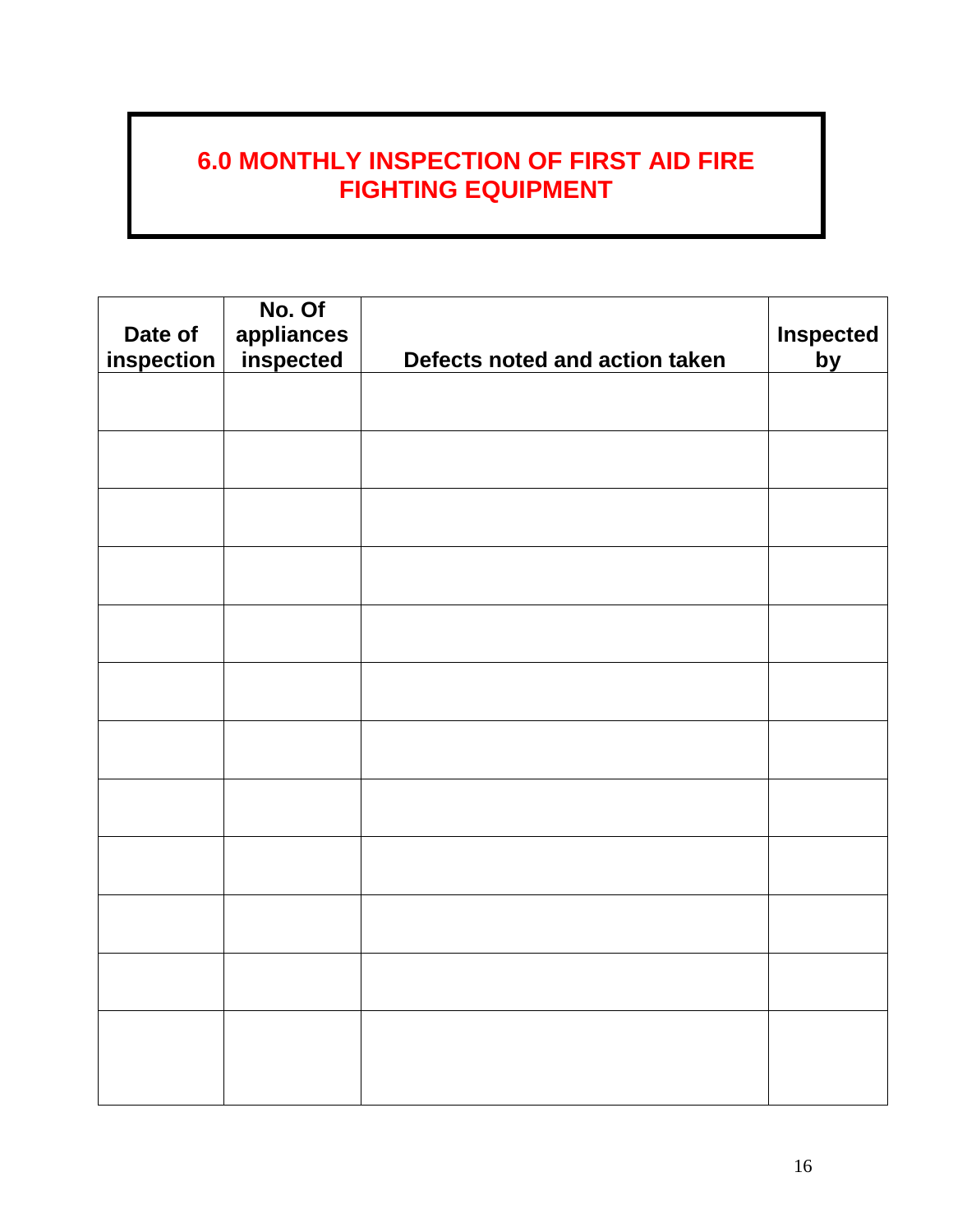### **6.0 MONTHLY INSPECTION OF FIRST AID FIRE FIGHTING EQUIPMENT**

| Date of<br>inspection | No. Of<br>appliances<br>inspected | Defects noted and action taken | <b>Inspected</b><br>by |
|-----------------------|-----------------------------------|--------------------------------|------------------------|
|                       |                                   |                                |                        |
|                       |                                   |                                |                        |
|                       |                                   |                                |                        |
|                       |                                   |                                |                        |
|                       |                                   |                                |                        |
|                       |                                   |                                |                        |
|                       |                                   |                                |                        |
|                       |                                   |                                |                        |
|                       |                                   |                                |                        |
|                       |                                   |                                |                        |
|                       |                                   |                                |                        |
|                       |                                   |                                |                        |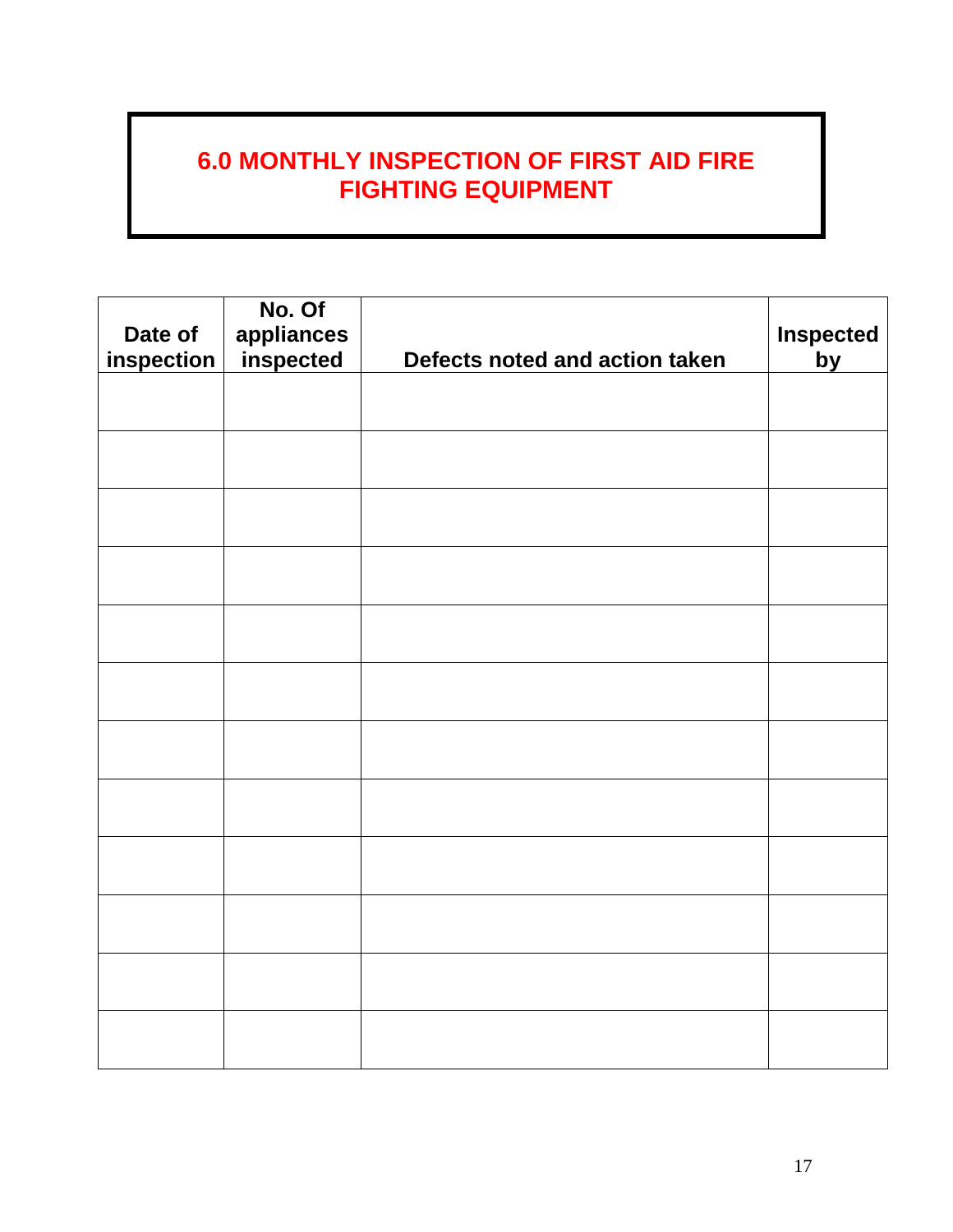### **7.0 DAILY INSPECTION OF ESCAPE ROUTES AND EXITS AND FIRE ALARM PANEL**

Daily inspection shall include;

- check that all doors forming part of the means of escape are easily and immediately available.
- check that all escape routes are free from obstruction.
- check that the fire alarm panel is showing healthy with no faults.
- Log any other fire safety deficiency noticed during checks.

| <b>Date</b> | <b>Faults Found and Action Taken</b> | <b>Inspected</b><br>by |
|-------------|--------------------------------------|------------------------|
|             |                                      |                        |
|             |                                      |                        |
|             |                                      |                        |
|             |                                      |                        |
|             |                                      |                        |
|             |                                      |                        |
|             |                                      |                        |
|             |                                      |                        |
|             |                                      |                        |
|             |                                      |                        |
|             |                                      |                        |
|             |                                      |                        |
|             |                                      |                        |
|             |                                      |                        |
|             |                                      |                        |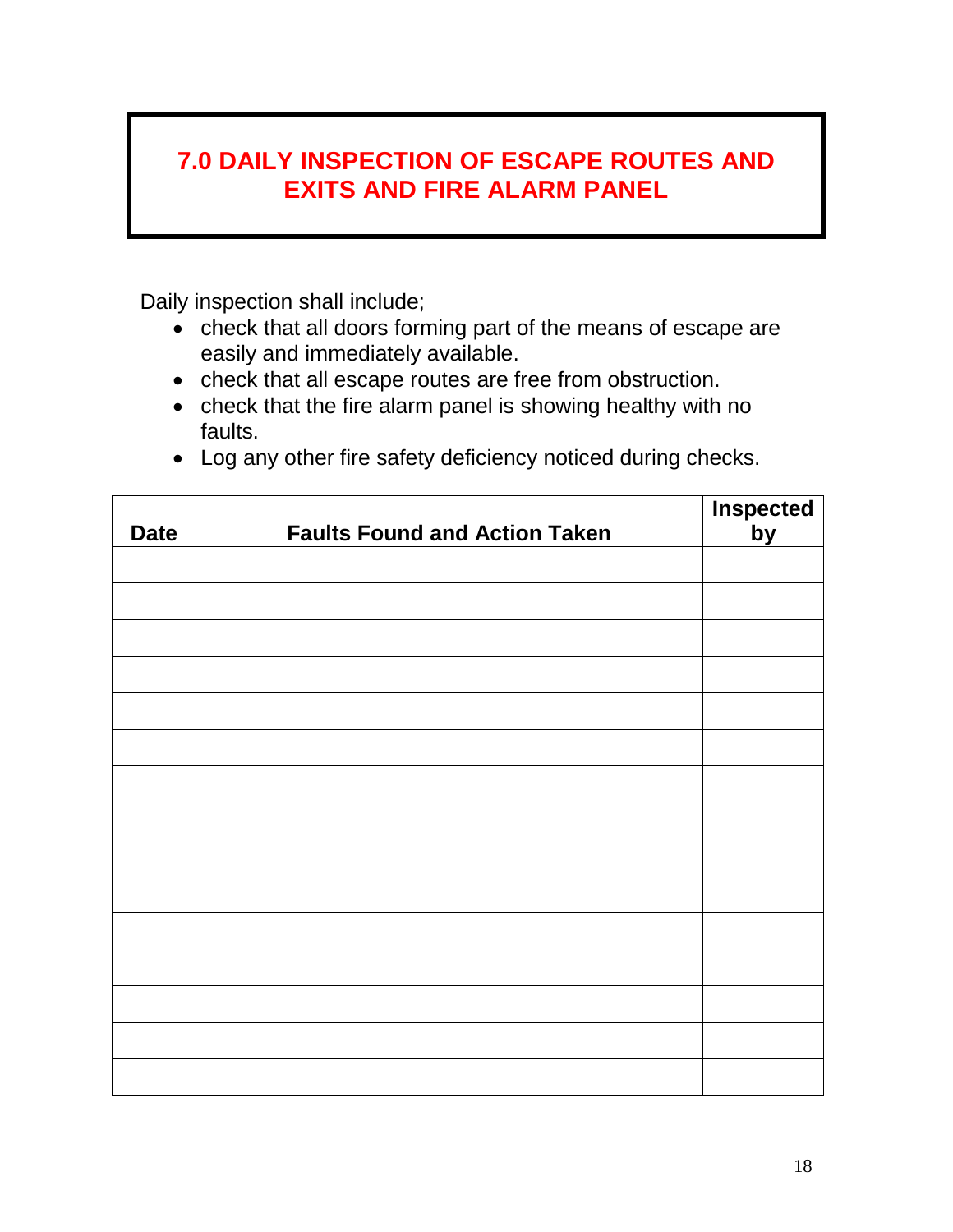| <b>Date</b> | <b>Faults Found and Action Taken</b> | <b>Inspected</b><br>by: |
|-------------|--------------------------------------|-------------------------|
|             |                                      |                         |
|             |                                      |                         |
|             |                                      |                         |
|             |                                      |                         |
|             |                                      |                         |
|             |                                      |                         |
|             |                                      |                         |
|             |                                      |                         |
|             |                                      |                         |
|             |                                      |                         |
|             |                                      |                         |
|             |                                      |                         |
|             |                                      |                         |
|             |                                      |                         |
|             |                                      |                         |
|             |                                      |                         |
|             |                                      |                         |
|             |                                      |                         |
|             |                                      |                         |
|             |                                      |                         |
|             |                                      |                         |
|             |                                      |                         |
|             |                                      |                         |
|             |                                      |                         |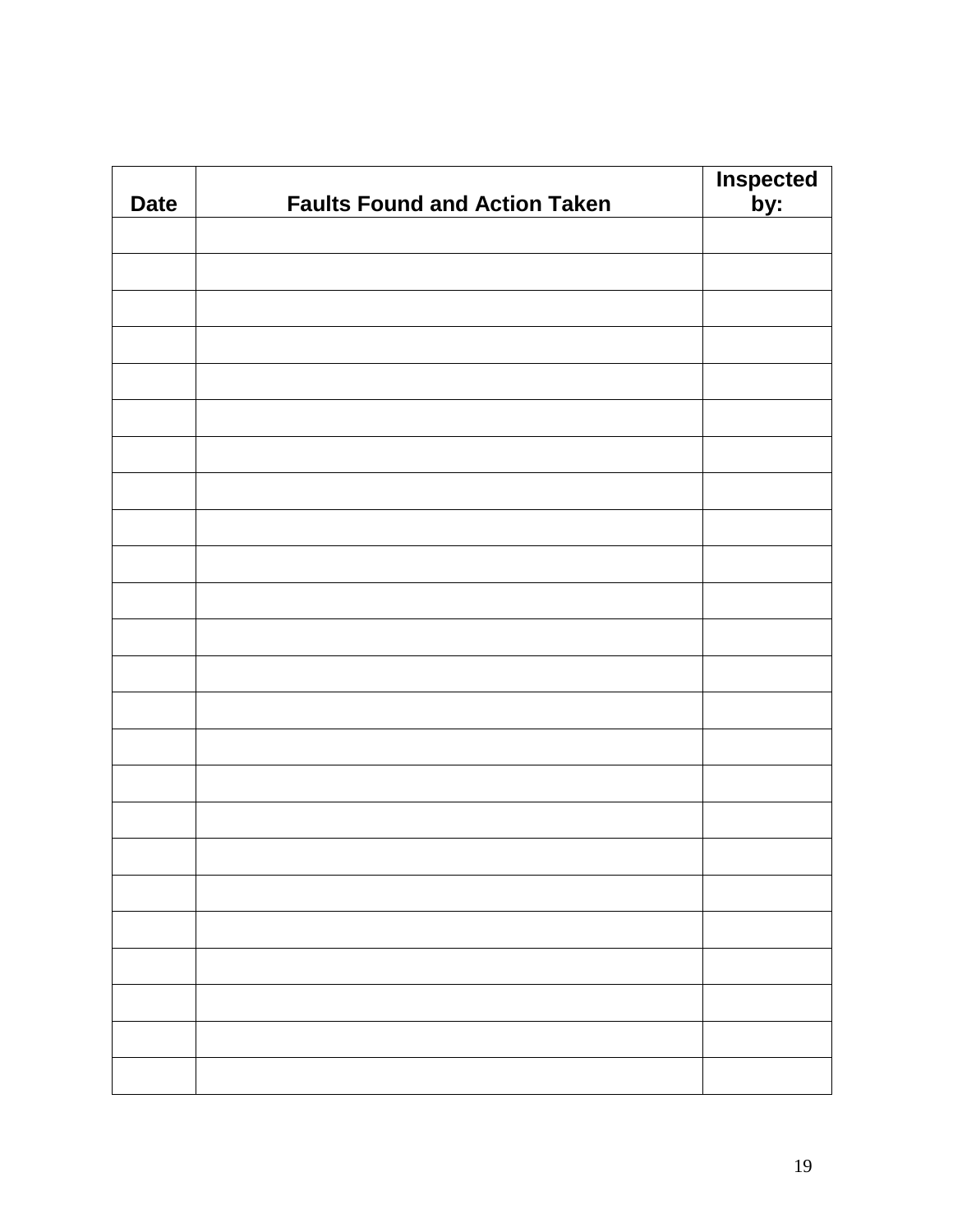### **8.0 INSPECTION OF FIRE RESISTING DOORS**

An inspection should be carried out every 3 months to ascertain that:

- All faults recorded in the Fire Safety Register Log book have been dealt with and a record of the action noted
- Every Fire Door closes properly and the receiver engages
- There are no gaps larger than 4mm between the frame and doors or between meeting leaves
- The combined intumescent strip/cold smoke seal is fully intact on the top, sides and meeting door leaves
- The correct signage is on all doors on both sides
- The correct ironmongery is on the fire doors

| <b>Date</b> | <b>Door</b><br><b>Number</b> | <b>Inspected</b><br>by | <b>Faults Found</b> | <b>Action Taken</b> |
|-------------|------------------------------|------------------------|---------------------|---------------------|
|             |                              |                        |                     |                     |
|             |                              |                        |                     |                     |
|             |                              |                        |                     |                     |
|             |                              |                        |                     |                     |
|             |                              |                        |                     |                     |
|             |                              |                        |                     |                     |
|             |                              |                        |                     |                     |
|             |                              |                        |                     |                     |
|             |                              |                        |                     |                     |
|             |                              |                        |                     |                     |
|             |                              |                        |                     |                     |
|             |                              |                        |                     |                     |
|             |                              |                        |                     |                     |
|             |                              |                        |                     |                     |
|             |                              |                        |                     |                     |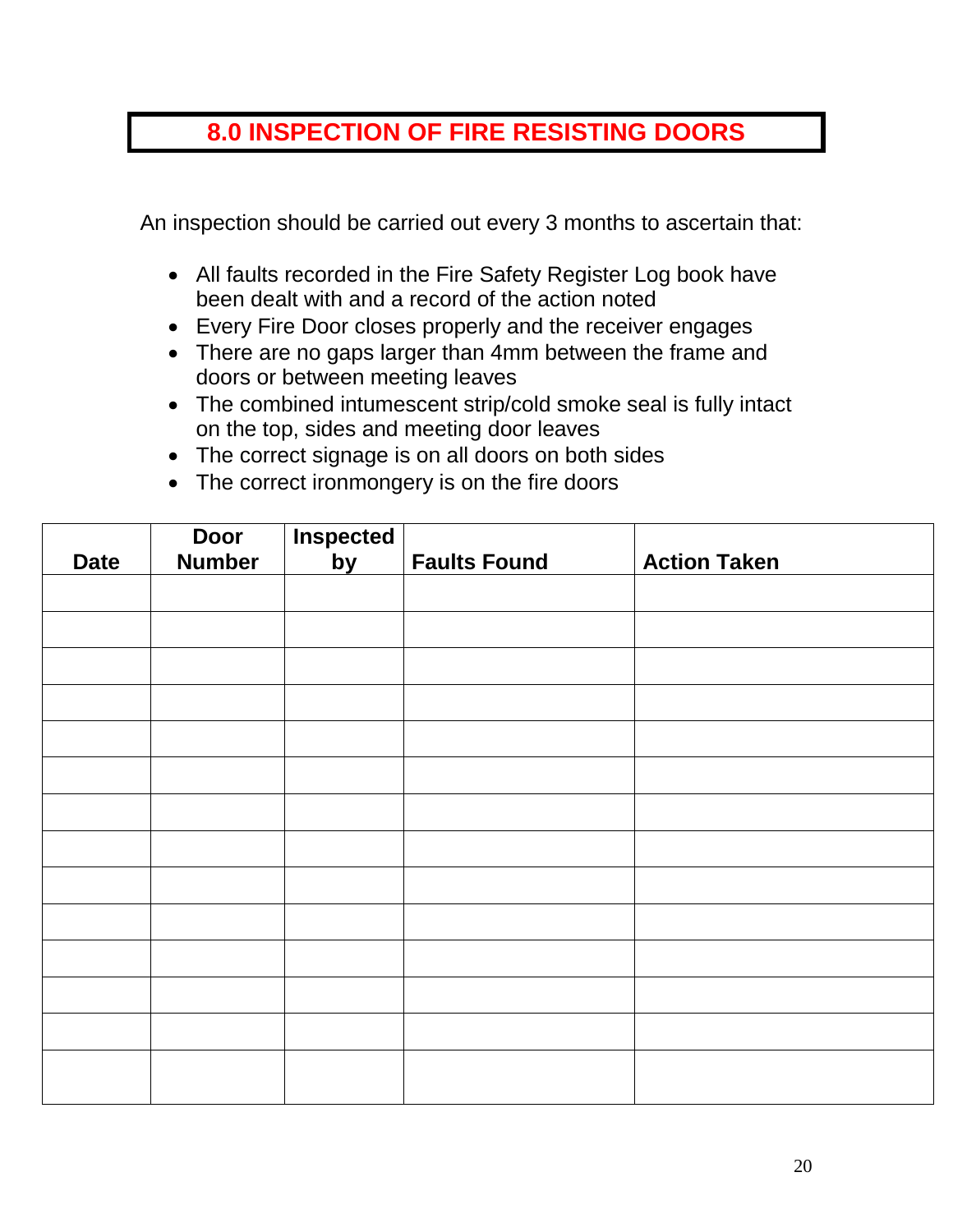# **Inspection of Fire Resisting Doors**

|             | <b>Door</b>   | <b>Inspected</b> |                                                                                                                                                                              |                     |
|-------------|---------------|------------------|------------------------------------------------------------------------------------------------------------------------------------------------------------------------------|---------------------|
| <b>Date</b> | <b>Number</b> | <u>by</u>        | <b>Faults Found</b>                                                                                                                                                          | <b>Action Taken</b> |
|             |               |                  |                                                                                                                                                                              |                     |
|             |               |                  |                                                                                                                                                                              |                     |
|             |               |                  |                                                                                                                                                                              |                     |
|             |               |                  |                                                                                                                                                                              |                     |
|             |               |                  |                                                                                                                                                                              |                     |
|             |               |                  |                                                                                                                                                                              |                     |
|             |               |                  |                                                                                                                                                                              |                     |
|             |               |                  |                                                                                                                                                                              |                     |
|             |               |                  |                                                                                                                                                                              |                     |
|             |               |                  |                                                                                                                                                                              |                     |
|             |               |                  |                                                                                                                                                                              |                     |
|             |               |                  |                                                                                                                                                                              |                     |
|             |               |                  |                                                                                                                                                                              |                     |
|             |               |                  |                                                                                                                                                                              |                     |
|             |               |                  |                                                                                                                                                                              |                     |
|             |               |                  |                                                                                                                                                                              |                     |
|             |               |                  |                                                                                                                                                                              |                     |
|             |               |                  |                                                                                                                                                                              |                     |
|             |               |                  |                                                                                                                                                                              |                     |
|             |               |                  |                                                                                                                                                                              |                     |
|             |               |                  |                                                                                                                                                                              |                     |
|             |               |                  |                                                                                                                                                                              |                     |
|             |               |                  |                                                                                                                                                                              |                     |
|             |               |                  |                                                                                                                                                                              |                     |
|             |               |                  | <u> 1989 - John Stone, Amerikaansk politiker (* 1989)</u><br>the contract of the contract of the contract of the contract of the contract of the contract of the contract of |                     |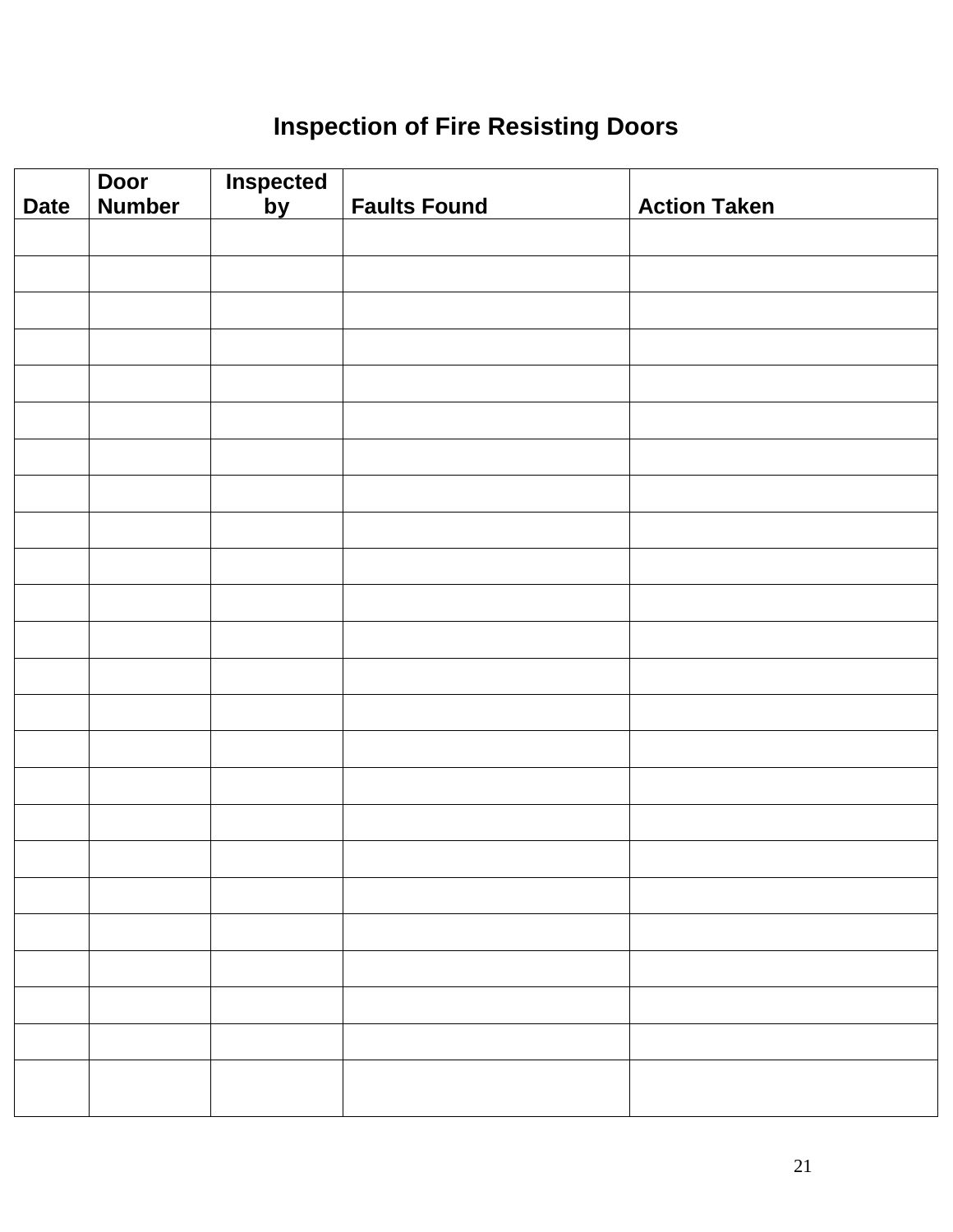### **9.0 FIRE DETECTION & ALARM SYSTEM: Maintenance Schedule**

### **Daily Attention by the user:**

- Check status of control panel
- Log any defects indicated
- Report defect to responsible person
- Responsible person to action any faults immediately
- Ensure any logged faults from previous inspections are attended to

### **Weekly Attention by the user:**

Daily attention as above and in addition:

- Activate 1 device for every 13 zones in the system
- Confirm correct activation of device
- Confirm sounder operation
- Record results of test

# **Quarterly Attention by competent person**

**(see annual attention below)**

- Check and test batteries
- Check ancillary functions of alarm panel (where practicable)
- Rectify faults
- Certificate by competent person

### **Annual Attention by competent person**

- Correct operation of all detectors
- Correct operation of all manual call points
- Visual inspection of cables and fittings (as far as practicable)
- Confirm required sound levels are achieved

**A portion of each of the above items may be completed as part of the quarterly attention ensuring that all are completed annually.**

- Record results
- Issue certificate of servicing/testing as set out in I.S. 3218:2013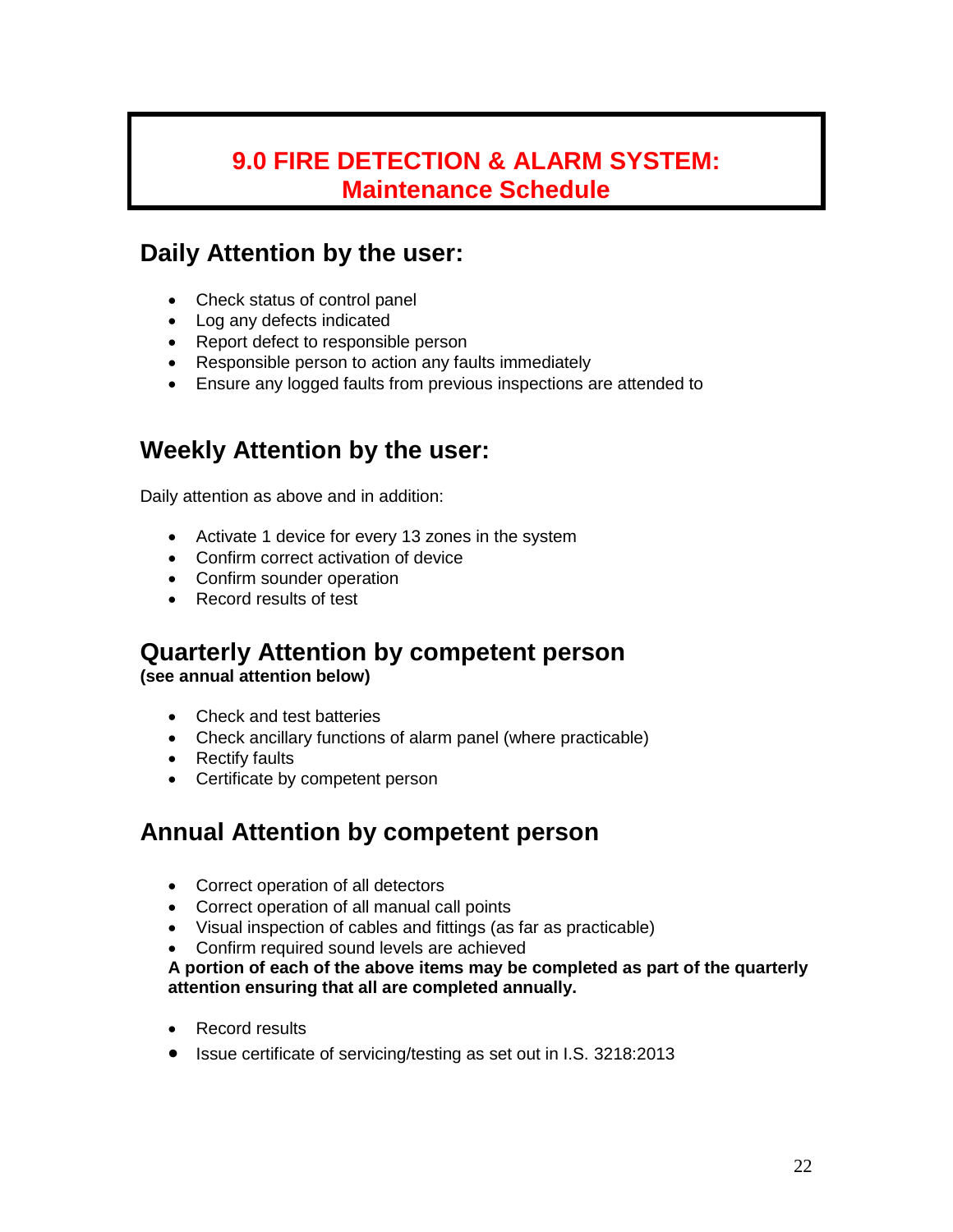# **10.0 FIRE DETECTION & ALARM SYSTEM LOG BOOK**

The Fire Safety Manager shall ensure that a Log Book is kept in which the following shall be recorded:

- The name of the responsible person
- Brief details of any servicing arrangements
- Dates and times of all alarms (genuine, practice, test or false) together with their causes where known. If alarms have been caused by the operation of a detector or manual call point, then the location of the device shall be recorded
- Dates, times and types of all defects and faults
- Dates and types of all tests
- Dates and types of all servicing (routine or special)
- Dates and times of all periods of disconnection or disablement
- All alterations to the system

**NOTE**: **The reset switch must not be used as a method of silencing the alarm sounders, since this may destroy the indication of the location of a fire.**

#### **Notices:**

Where possible, permanent notices should be displayed at the entrance to all areas in which detectors are sited. A suitable text may be;

'This area is protected by automatic fire detectors. Before undertaking any work involving heat, flame, dust or sparks, clearance must be obtained from the responsible person.'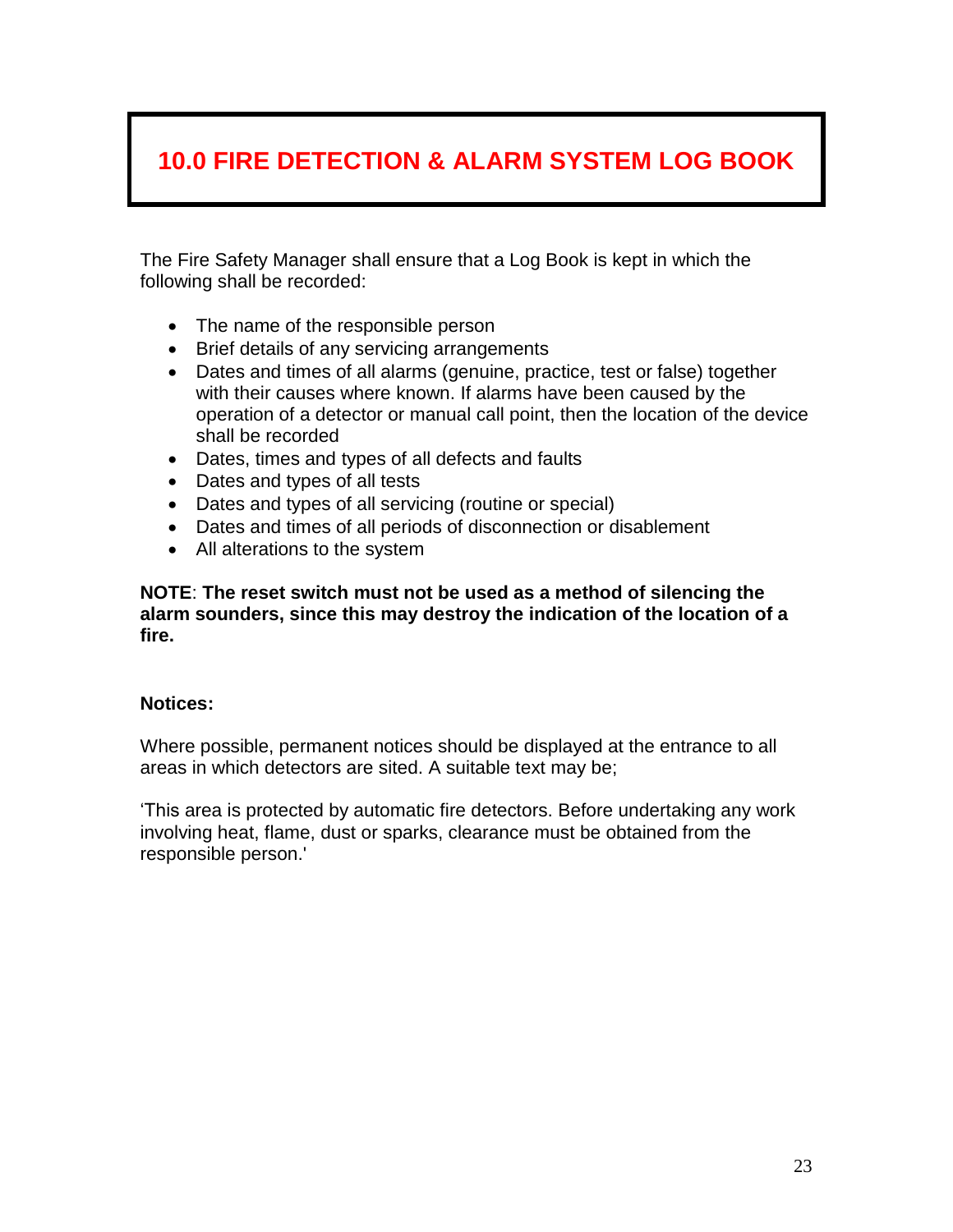# **11.0 LOG BOOK FOR FIRE DETECTION & ALARM SYSTEMS**

| Name of Premises/Area                                      |  |
|------------------------------------------------------------|--|
| <b>Address of Premises</b>                                 |  |
|                                                            |  |
| Log Number ____________________________                    |  |
| Commencement Date / /                                      |  |
| Date:<br><u> 1989 - Johann Barbara, martxa alemaniar a</u> |  |
| <b>Responsible Person</b>                                  |  |

**System Designer**

| Name      | <u> 1989 - Johann John Stein, fransk politik (f. 1989)</u> |  |
|-----------|------------------------------------------------------------|--|
|           |                                                            |  |
| Telephone | email<br><u> 1980 - Jan Barat, prima politik (</u>         |  |

**Installer** 

| Name      |       |  |
|-----------|-------|--|
| Address   |       |  |
| Telephone | email |  |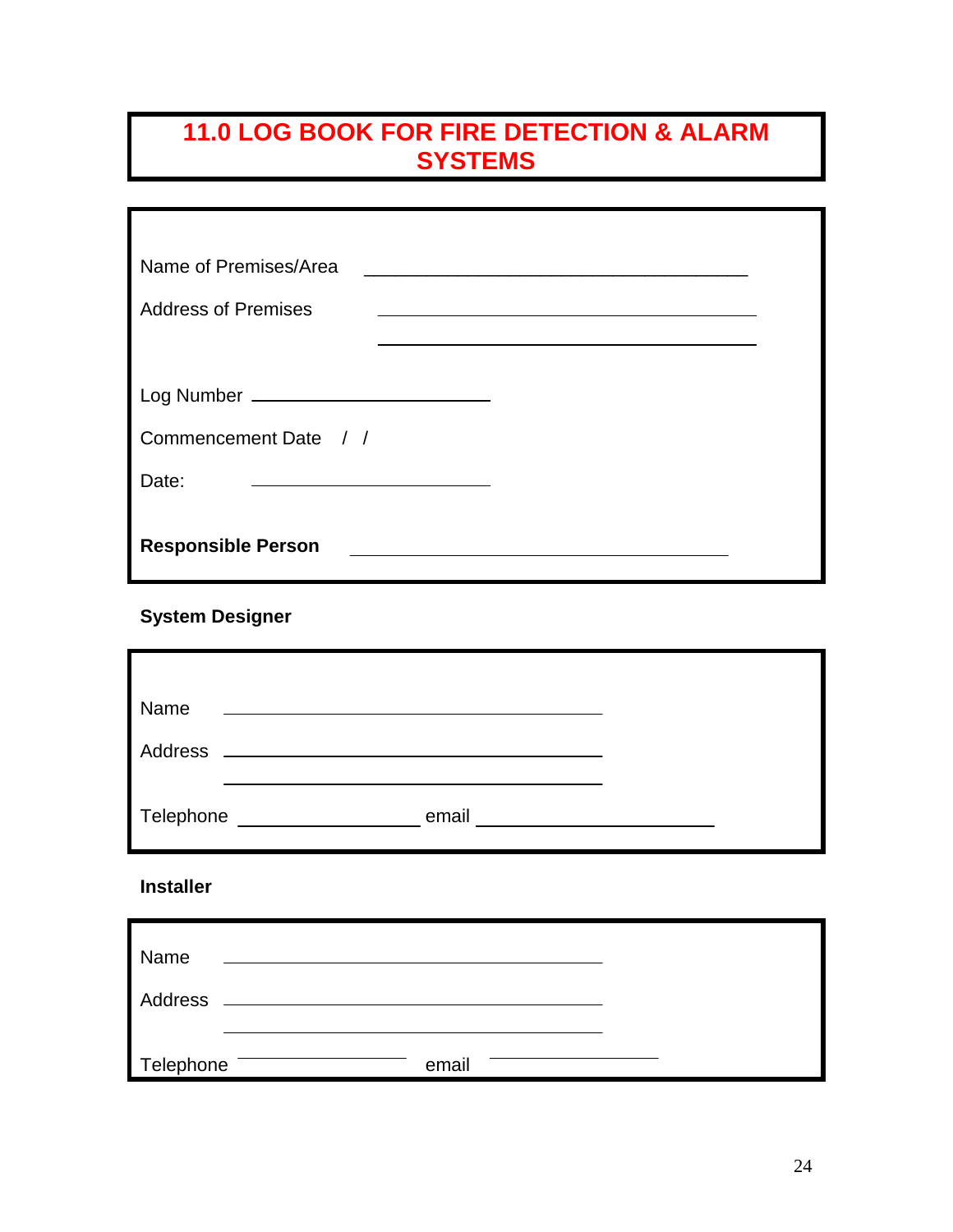#### **Service Provider**

| Name      | the control of the control of the control of the control of the control of the control of |                                                  |  |
|-----------|-------------------------------------------------------------------------------------------|--------------------------------------------------|--|
| Address   |                                                                                           |                                                  |  |
| Telephone | email                                                                                     | <u> 1990 - Jan Barbara Barbara, prima popula</u> |  |

### **Maintenance provider**

| Name<br>Address | <u> 1980 - Johann Stoff, amerikansk politiker (* 1900)</u> |       |  |
|-----------------|------------------------------------------------------------|-------|--|
| Telephone       |                                                            | email |  |

**THIS LOG BOOK TO BE KEPT AT:**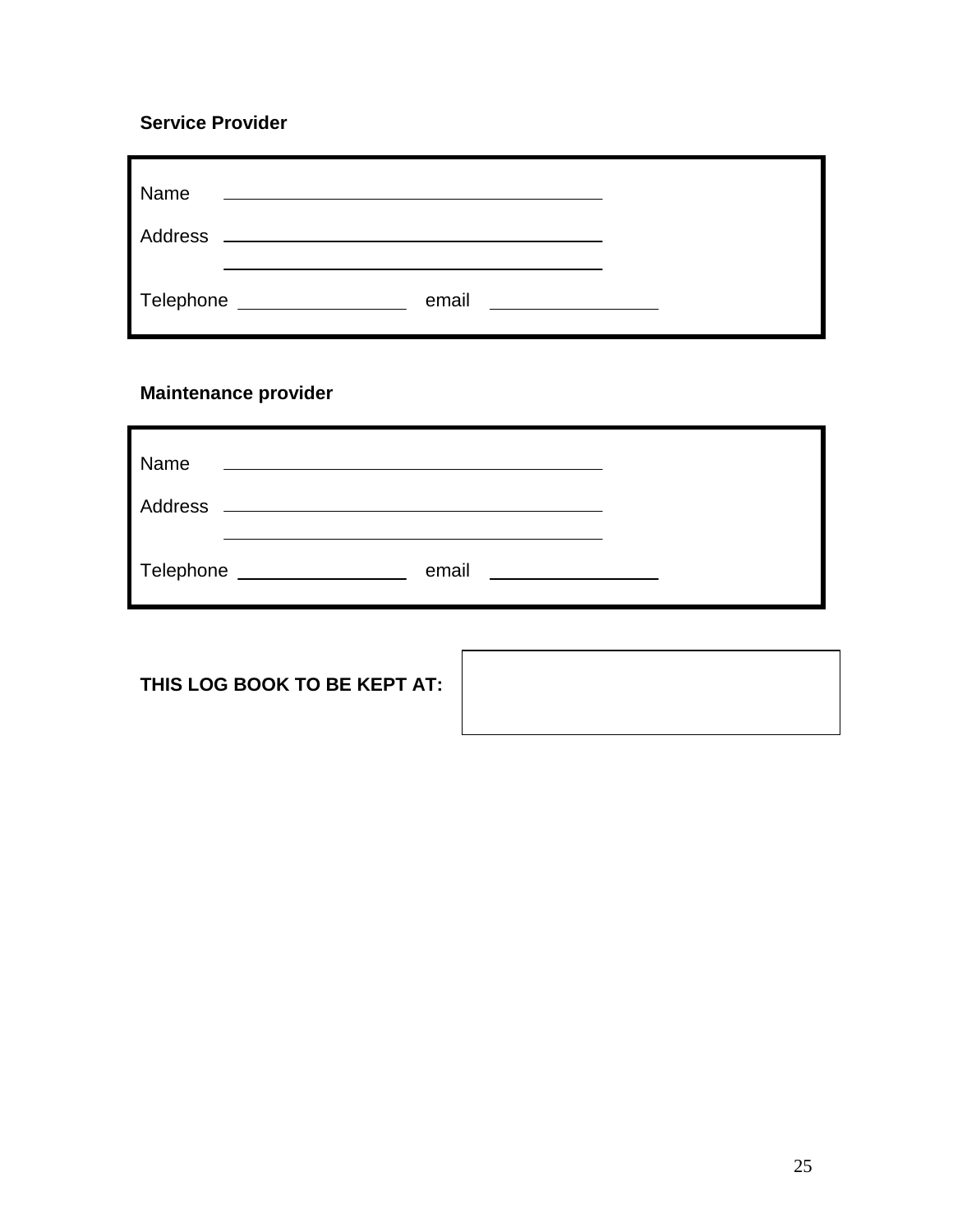|         |             |             |               | <b>Event &amp; Detail</b> |               |       |                      |                           |  |
|---------|-------------|-------------|---------------|---------------------------|---------------|-------|----------------------|---------------------------|--|
| Log No. | <b>Date</b> | <b>Time</b> | <b>Device</b> | Test   Fire               | Fault $\vert$ | Other | <b>Detail/Action</b> | Date Complete   Signature |  |
|         |             |             |               |                           |               |       |                      |                           |  |
|         |             |             |               |                           |               |       |                      |                           |  |
|         |             |             |               |                           |               |       |                      |                           |  |
|         |             |             |               |                           |               |       |                      |                           |  |
|         |             |             |               |                           |               |       |                      |                           |  |
|         |             |             |               |                           |               |       |                      |                           |  |
|         |             |             |               |                           |               |       |                      |                           |  |
|         |             |             |               |                           |               |       |                      |                           |  |
|         |             |             |               |                           |               |       |                      |                           |  |
|         |             |             |               |                           |               |       |                      |                           |  |
|         |             |             |               |                           |               |       |                      |                           |  |
|         |             |             |               |                           |               |       |                      |                           |  |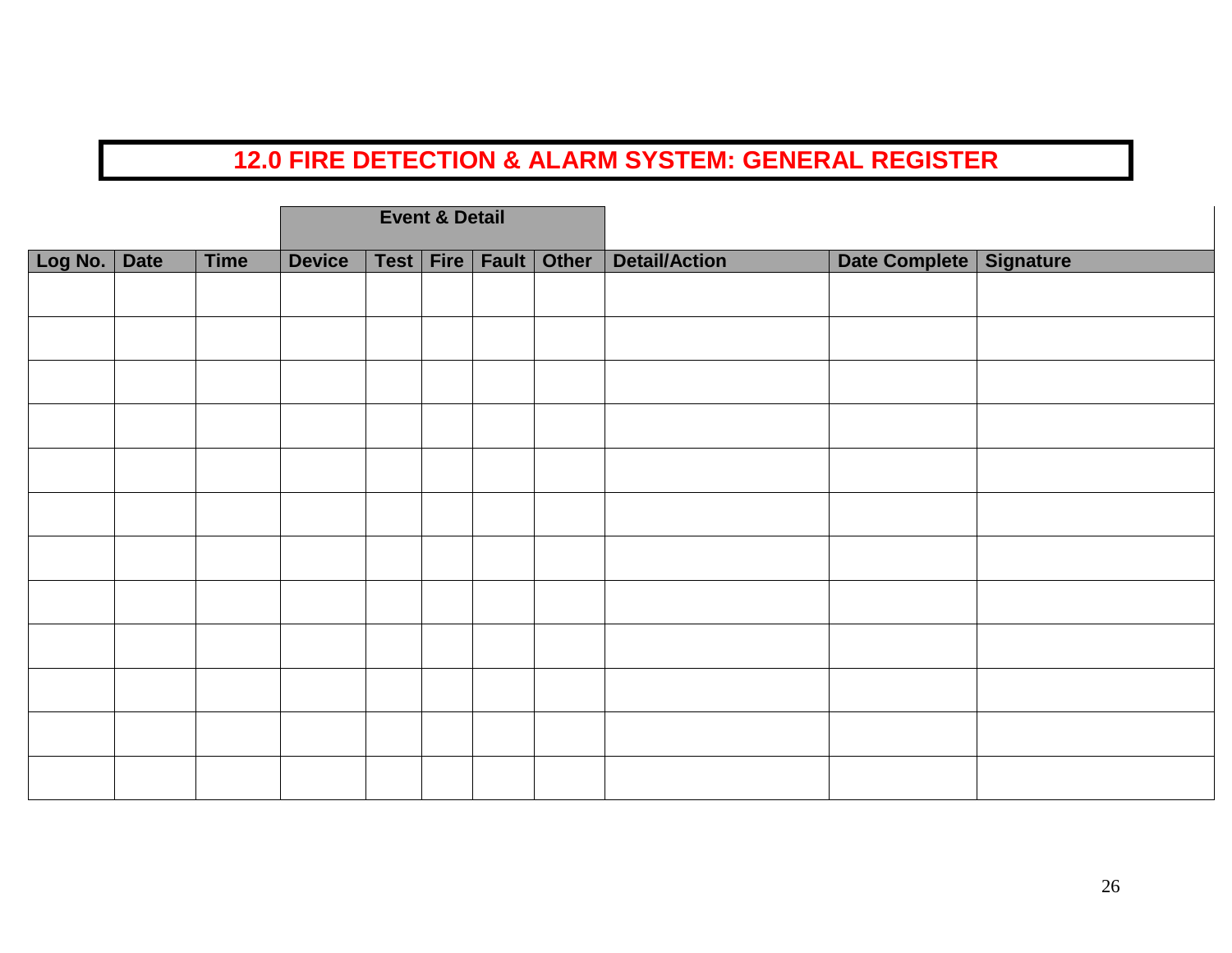|         |             |             |               | <b>Event &amp; Detail</b> |                     |       |                      |                           |  |
|---------|-------------|-------------|---------------|---------------------------|---------------------|-------|----------------------|---------------------------|--|
| Log No. | <b>Date</b> | <b>Time</b> | <b>Device</b> |                           | Test   Fire   Fault | Other | <b>Detail/Action</b> | Date Complete   Signature |  |
|         |             |             |               |                           |                     |       |                      |                           |  |
|         |             |             |               |                           |                     |       |                      |                           |  |
|         |             |             |               |                           |                     |       |                      |                           |  |
|         |             |             |               |                           |                     |       |                      |                           |  |
|         |             |             |               |                           |                     |       |                      |                           |  |
|         |             |             |               |                           |                     |       |                      |                           |  |
|         |             |             |               |                           |                     |       |                      |                           |  |
|         |             |             |               |                           |                     |       |                      |                           |  |
|         |             |             |               |                           |                     |       |                      |                           |  |
|         |             |             |               |                           |                     |       |                      |                           |  |
|         |             |             |               |                           |                     |       |                      |                           |  |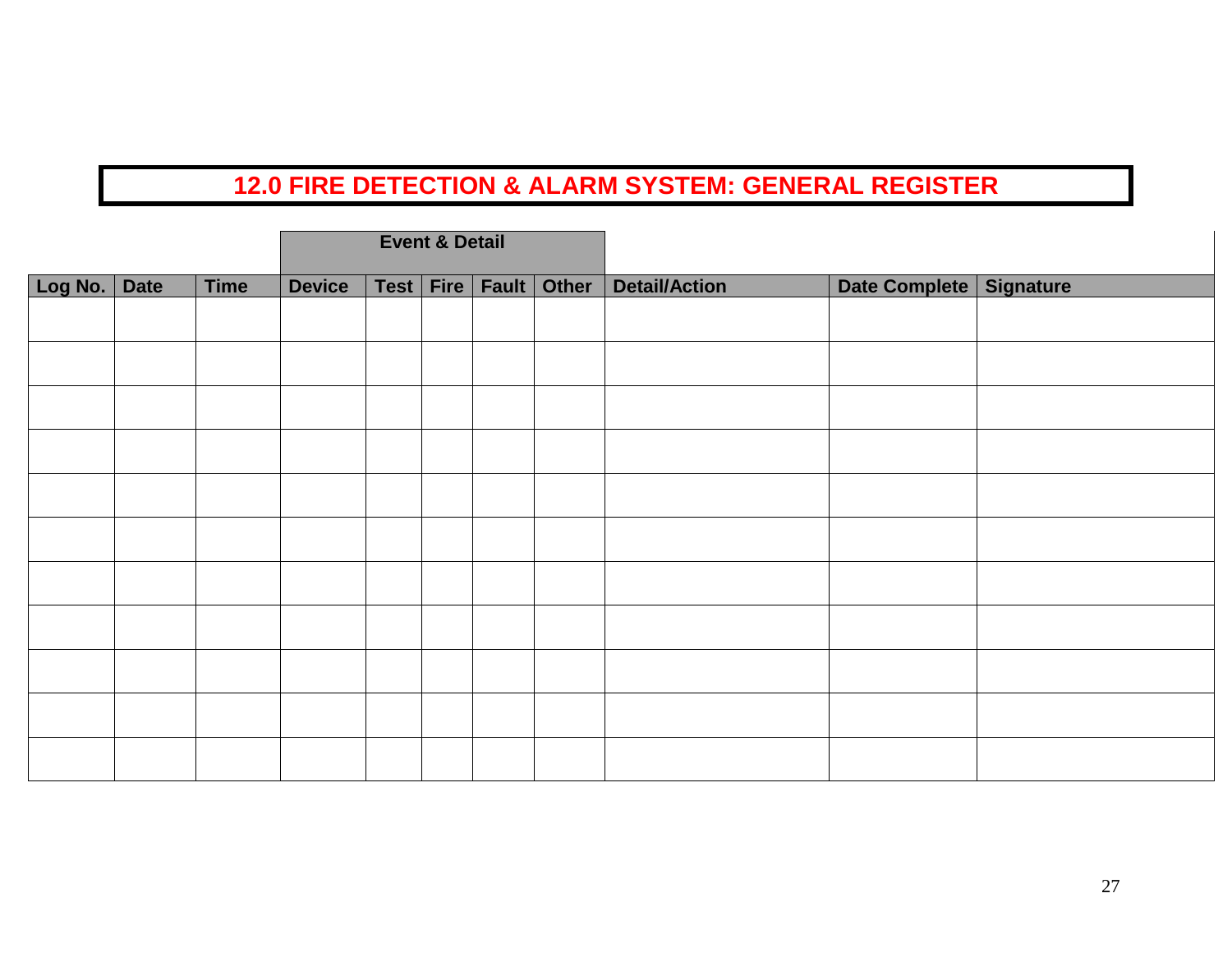|         |             |             |               | <b>Event &amp; Detail</b> |       |       |                      |                           |  |
|---------|-------------|-------------|---------------|---------------------------|-------|-------|----------------------|---------------------------|--|
| Log No. | <b>Date</b> | <b>Time</b> | <b>Device</b> | Test   Fire               | Fault | Other | <b>Detail/Action</b> | Date Complete   Signature |  |
|         |             |             |               |                           |       |       |                      |                           |  |
|         |             |             |               |                           |       |       |                      |                           |  |
|         |             |             |               |                           |       |       |                      |                           |  |
|         |             |             |               |                           |       |       |                      |                           |  |
|         |             |             |               |                           |       |       |                      |                           |  |
|         |             |             |               |                           |       |       |                      |                           |  |
|         |             |             |               |                           |       |       |                      |                           |  |
|         |             |             |               |                           |       |       |                      |                           |  |
|         |             |             |               |                           |       |       |                      |                           |  |
|         |             |             |               |                           |       |       |                      |                           |  |
|         |             |             |               |                           |       |       |                      |                           |  |
|         |             |             |               |                           |       |       |                      |                           |  |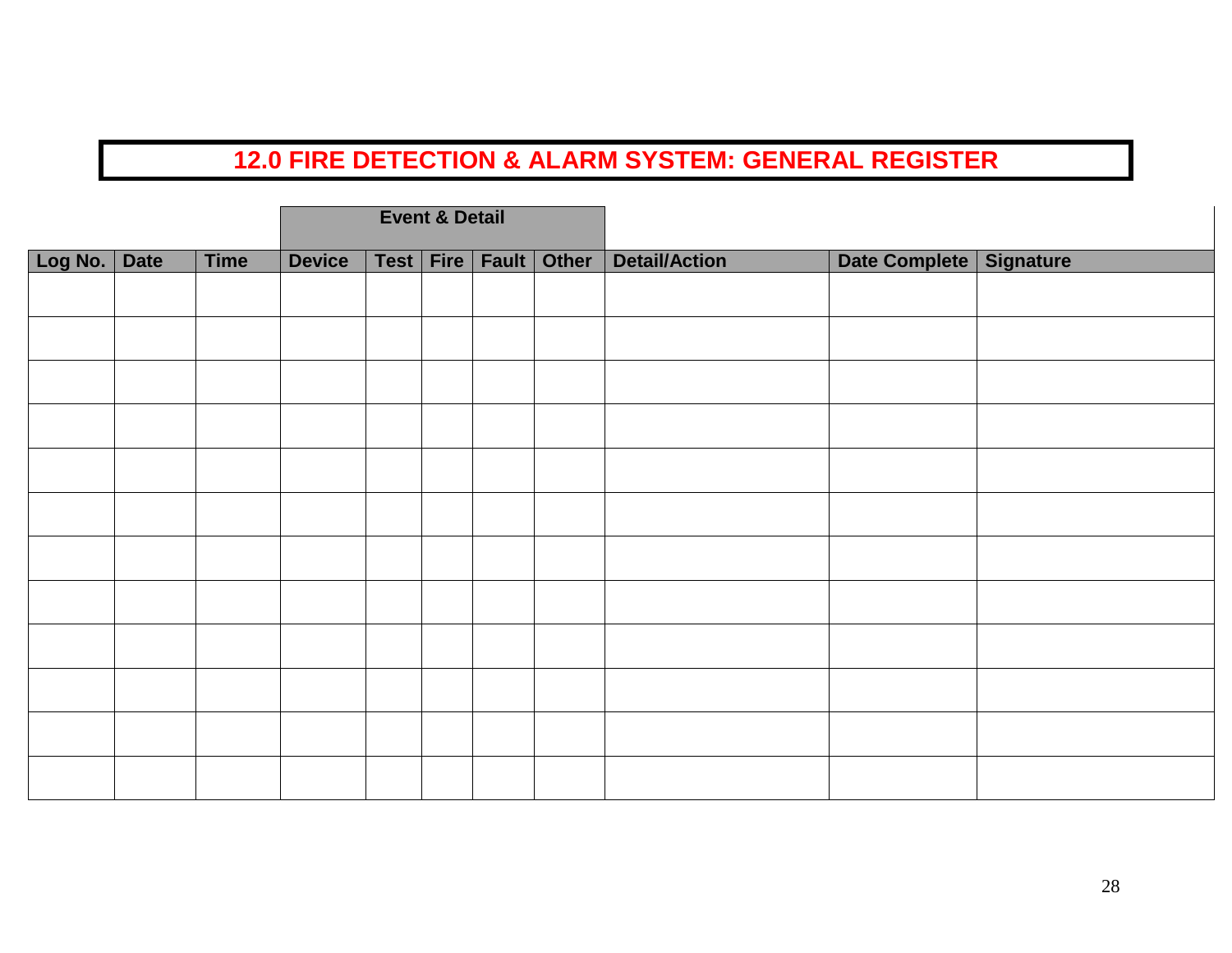|         |             |             |               | <b>Event &amp; Detail</b> |                             |                      |                           |  |
|---------|-------------|-------------|---------------|---------------------------|-----------------------------|----------------------|---------------------------|--|
| Log No. | <b>Date</b> | <b>Time</b> | <b>Device</b> |                           | Test   Fire   Fault   Other | <b>Detail/Action</b> | Date Complete   Signature |  |
|         |             |             |               |                           |                             |                      |                           |  |
|         |             |             |               |                           |                             |                      |                           |  |
|         |             |             |               |                           |                             |                      |                           |  |
|         |             |             |               |                           |                             |                      |                           |  |
|         |             |             |               |                           |                             |                      |                           |  |
|         |             |             |               |                           |                             |                      |                           |  |
|         |             |             |               |                           |                             |                      |                           |  |
|         |             |             |               |                           |                             |                      |                           |  |
|         |             |             |               |                           |                             |                      |                           |  |
|         |             |             |               |                           |                             |                      |                           |  |
|         |             |             |               |                           |                             |                      |                           |  |
|         |             |             |               |                           |                             |                      |                           |  |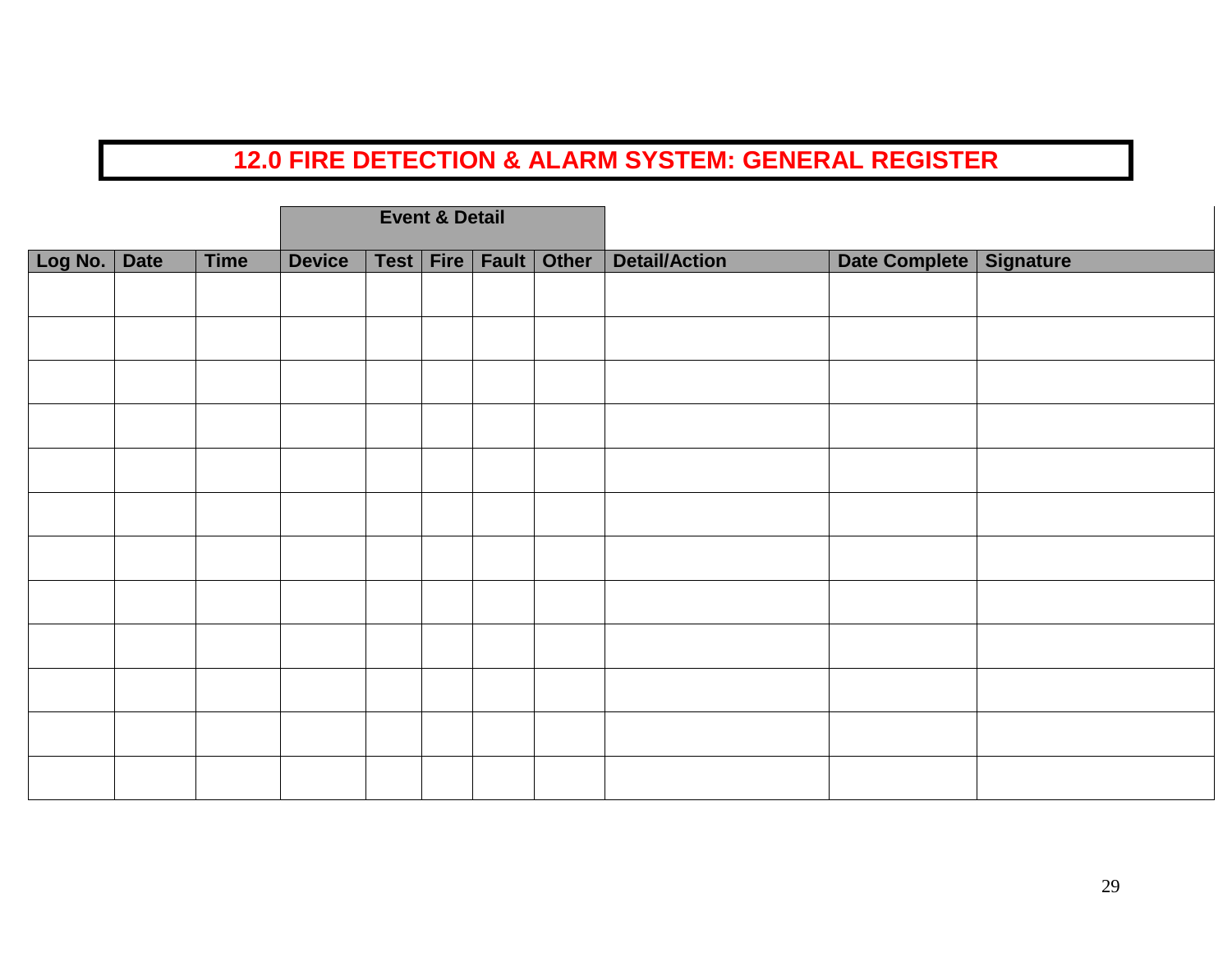|         |             |             |               | <b>Event &amp; Detail</b> |       |       |                      |                           |  |
|---------|-------------|-------------|---------------|---------------------------|-------|-------|----------------------|---------------------------|--|
| Log No. | <b>Date</b> | <b>Time</b> | <b>Device</b> | Test   Fire               | Fault | Other | <b>Detail/Action</b> | Date Complete   Signature |  |
|         |             |             |               |                           |       |       |                      |                           |  |
|         |             |             |               |                           |       |       |                      |                           |  |
|         |             |             |               |                           |       |       |                      |                           |  |
|         |             |             |               |                           |       |       |                      |                           |  |
|         |             |             |               |                           |       |       |                      |                           |  |
|         |             |             |               |                           |       |       |                      |                           |  |
|         |             |             |               |                           |       |       |                      |                           |  |
|         |             |             |               |                           |       |       |                      |                           |  |
|         |             |             |               |                           |       |       |                      |                           |  |
|         |             |             |               |                           |       |       |                      |                           |  |
|         |             |             |               |                           |       |       |                      |                           |  |
|         |             |             |               |                           |       |       |                      |                           |  |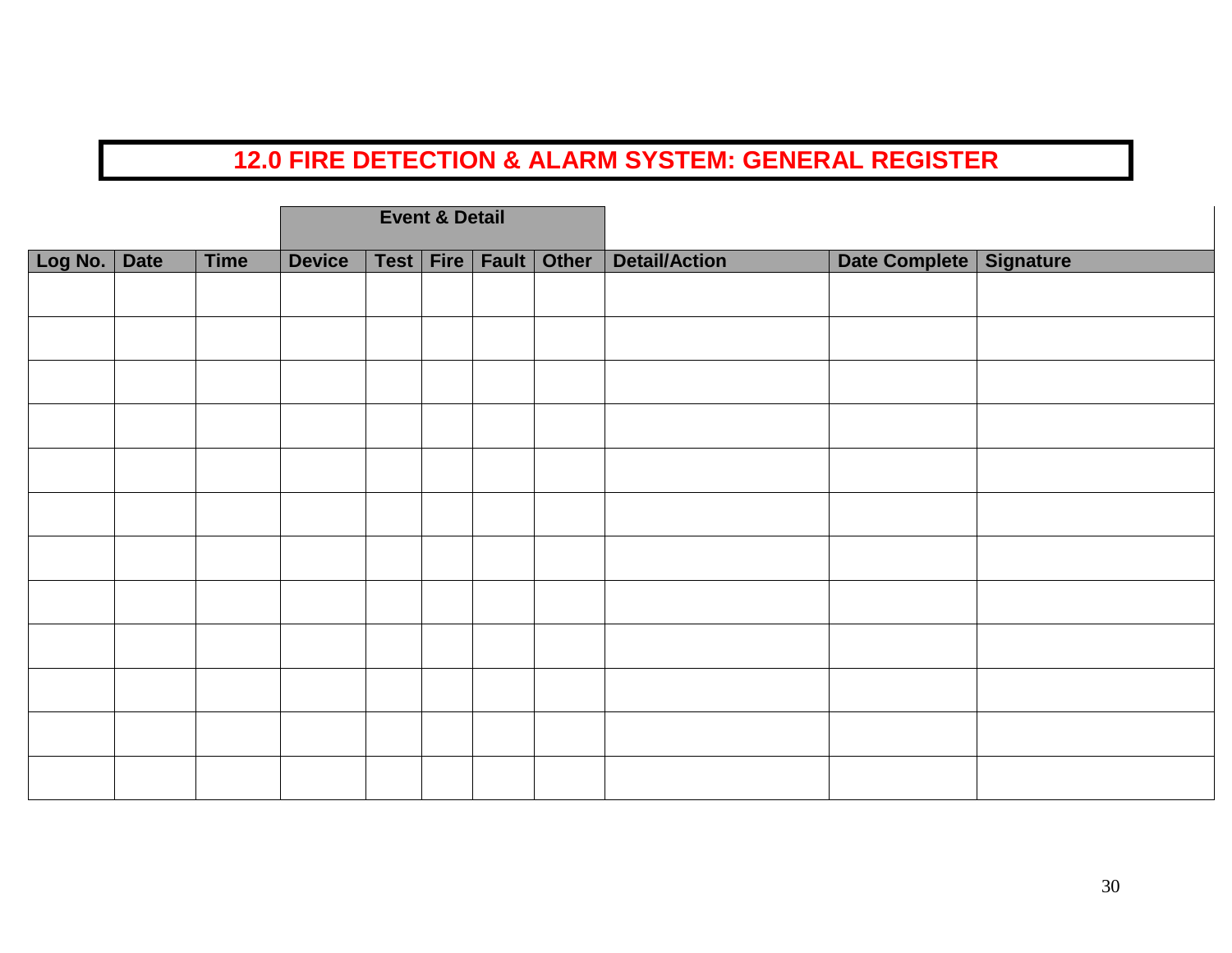|             | <b>13.0 FALSE ALARM REGISTER</b>      |                                                  |                                 |                  |  |  |  |  |  |
|-------------|---------------------------------------|--------------------------------------------------|---------------------------------|------------------|--|--|--|--|--|
| Log<br>Ref. | <b>Cause of</b><br><b>Alarm/Notes</b> | <b>Action Taken or</b><br><b>Needed/Comments</b> | <b>Date</b><br><b>Completed</b> | <b>Signature</b> |  |  |  |  |  |
|             |                                       |                                                  |                                 |                  |  |  |  |  |  |
|             |                                       |                                                  |                                 |                  |  |  |  |  |  |
|             |                                       |                                                  |                                 |                  |  |  |  |  |  |
|             |                                       |                                                  |                                 |                  |  |  |  |  |  |
|             |                                       |                                                  |                                 |                  |  |  |  |  |  |
|             |                                       |                                                  |                                 |                  |  |  |  |  |  |
|             |                                       |                                                  |                                 |                  |  |  |  |  |  |
|             |                                       |                                                  |                                 |                  |  |  |  |  |  |
|             |                                       |                                                  |                                 |                  |  |  |  |  |  |
|             |                                       |                                                  |                                 |                  |  |  |  |  |  |
|             |                                       |                                                  |                                 |                  |  |  |  |  |  |
|             |                                       |                                                  |                                 |                  |  |  |  |  |  |
|             |                                       |                                                  |                                 |                  |  |  |  |  |  |
|             |                                       |                                                  |                                 |                  |  |  |  |  |  |
|             |                                       |                                                  |                                 |                  |  |  |  |  |  |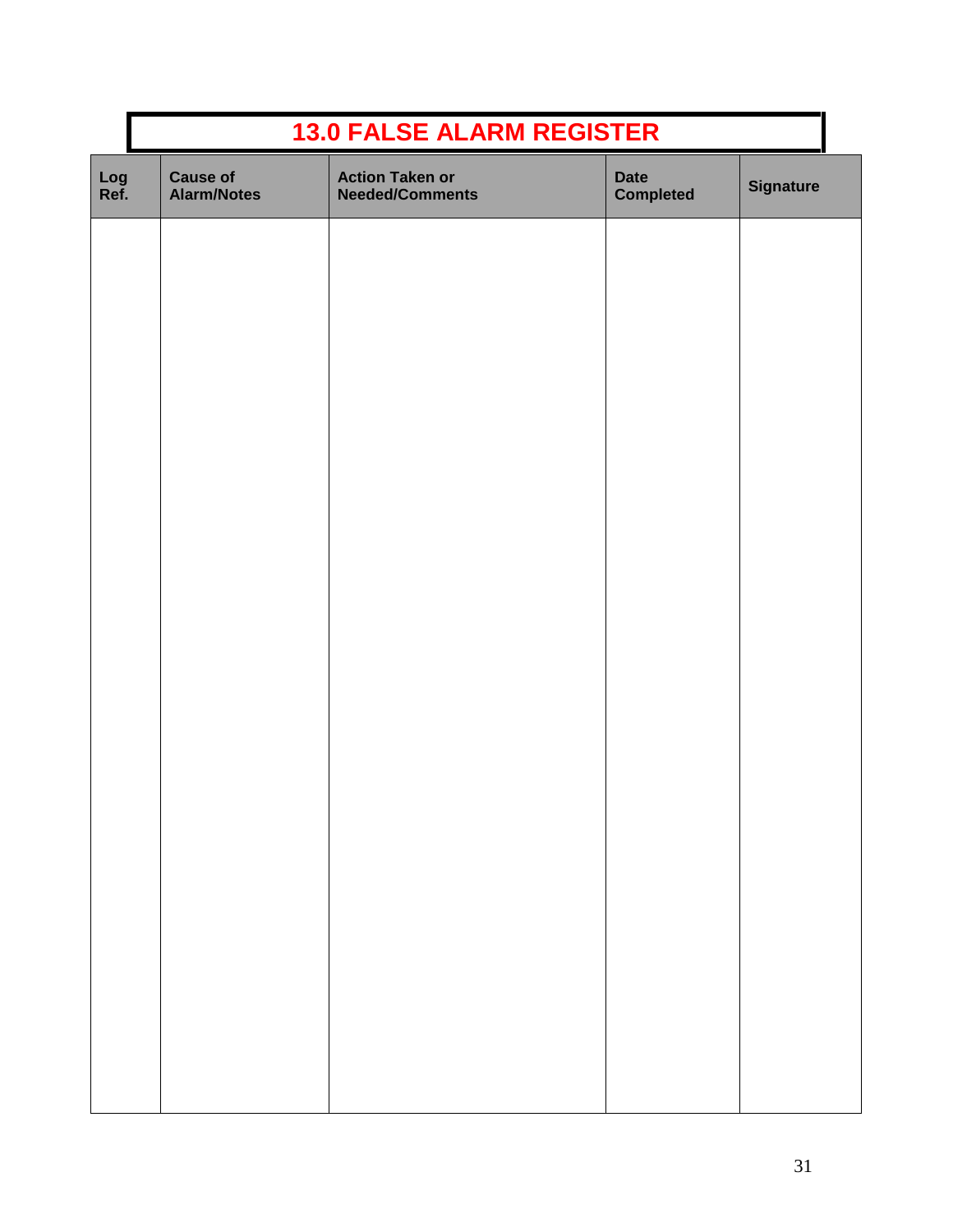| Log<br>Ref. | <b>Cause of<br/>Alarm/Notes</b> | <b>Action Taken or<br/>Needed/Comments</b> | <b>Date</b><br><b>Completed</b> | <b>Signature</b> |
|-------------|---------------------------------|--------------------------------------------|---------------------------------|------------------|
|             |                                 |                                            |                                 |                  |
|             |                                 |                                            |                                 |                  |
|             |                                 |                                            |                                 |                  |
|             |                                 |                                            |                                 |                  |
|             |                                 |                                            |                                 |                  |
|             |                                 |                                            |                                 |                  |
|             |                                 |                                            |                                 |                  |
|             |                                 |                                            |                                 |                  |
|             |                                 |                                            |                                 |                  |
|             |                                 |                                            |                                 |                  |
|             |                                 |                                            |                                 |                  |
|             |                                 |                                            |                                 |                  |
|             |                                 |                                            |                                 |                  |
|             |                                 |                                            |                                 |                  |
|             |                                 |                                            |                                 |                  |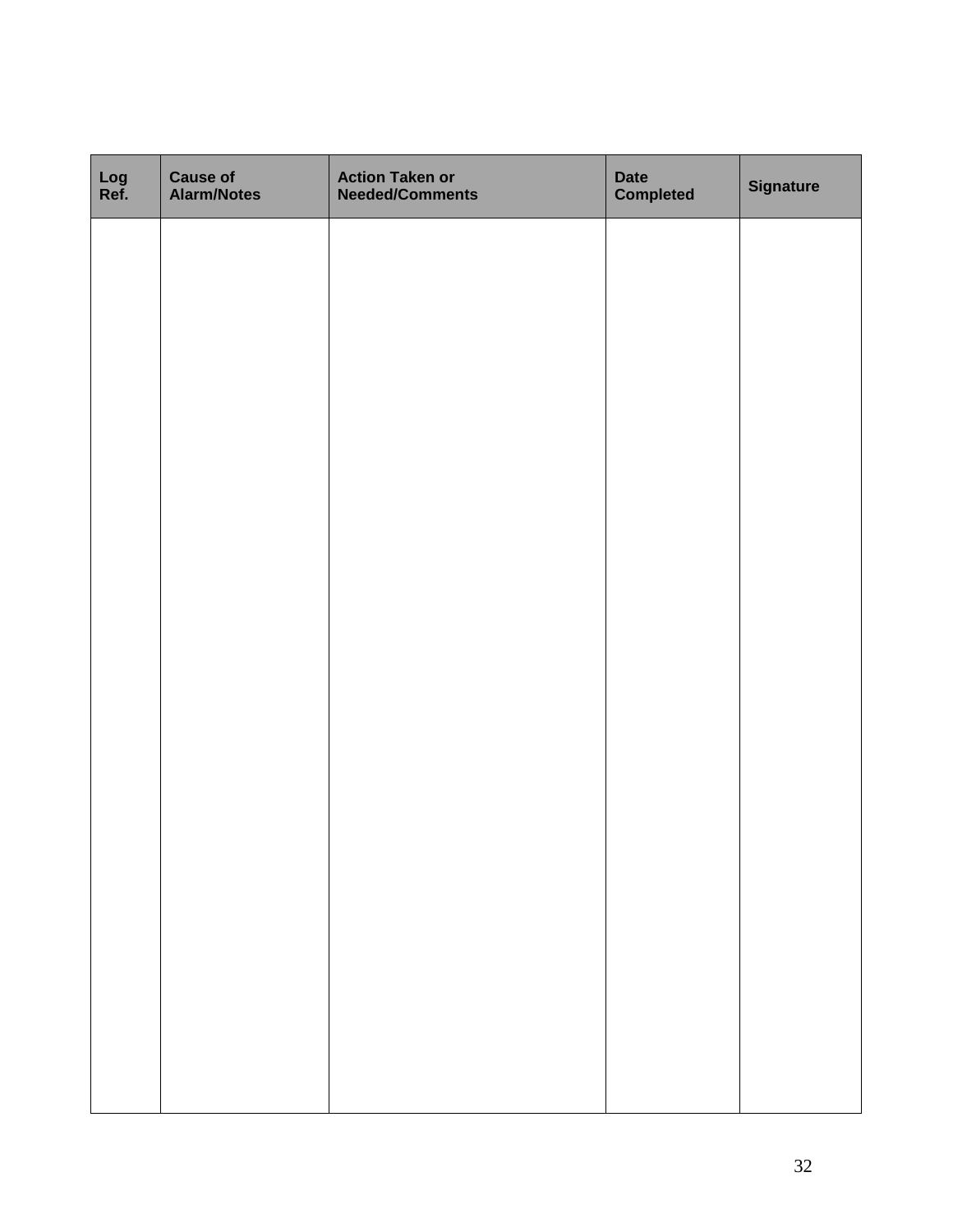### **14.0 INSPECTION OF EMERGENCY LIGHTING**

### **Maintenance & Testing**

#### **General**

Light Level test shall be carried out every 4 years to confirm adequate illumination levels

### **Daily Inspection**

- All deficiencies in the log book have been rectified
- All central power supplies are indicating healthy
- No faults indicated on automatic test system panel.

### **Weekly Inspection**

To be carried out on at least 25% of the emergency lighting lamps so that all are checked each month;

- Each lamp in a maintained or combined system is lighting,
- On all self contained units LED status indicators are illuminated
- All non illuminating lamps are replaced

### **Monthly test – Automatic Test Systems(ATS) only**

In addition to the weekly checks

- Carry out a function test of duration not more that 10% of the rated duration.
- Ensure all emergency luminaires are operational.
- Ensure all luminaires and signs are present and clean.
- At the end of the test ensure all luminaire LEDs are showing power healthy status.

### **Quarterly test – All systems except ATS systems**

An quarterly test of the system shall be carried out by a competent person in accordance with the schedule specified in I.S. 3217:2013.

 Each self-contained luminaire and internally illuminated escape route sign shall be energized from its battery by simulation of a failure of the supply. During this period all luminaries and/or signs shall be examined visually to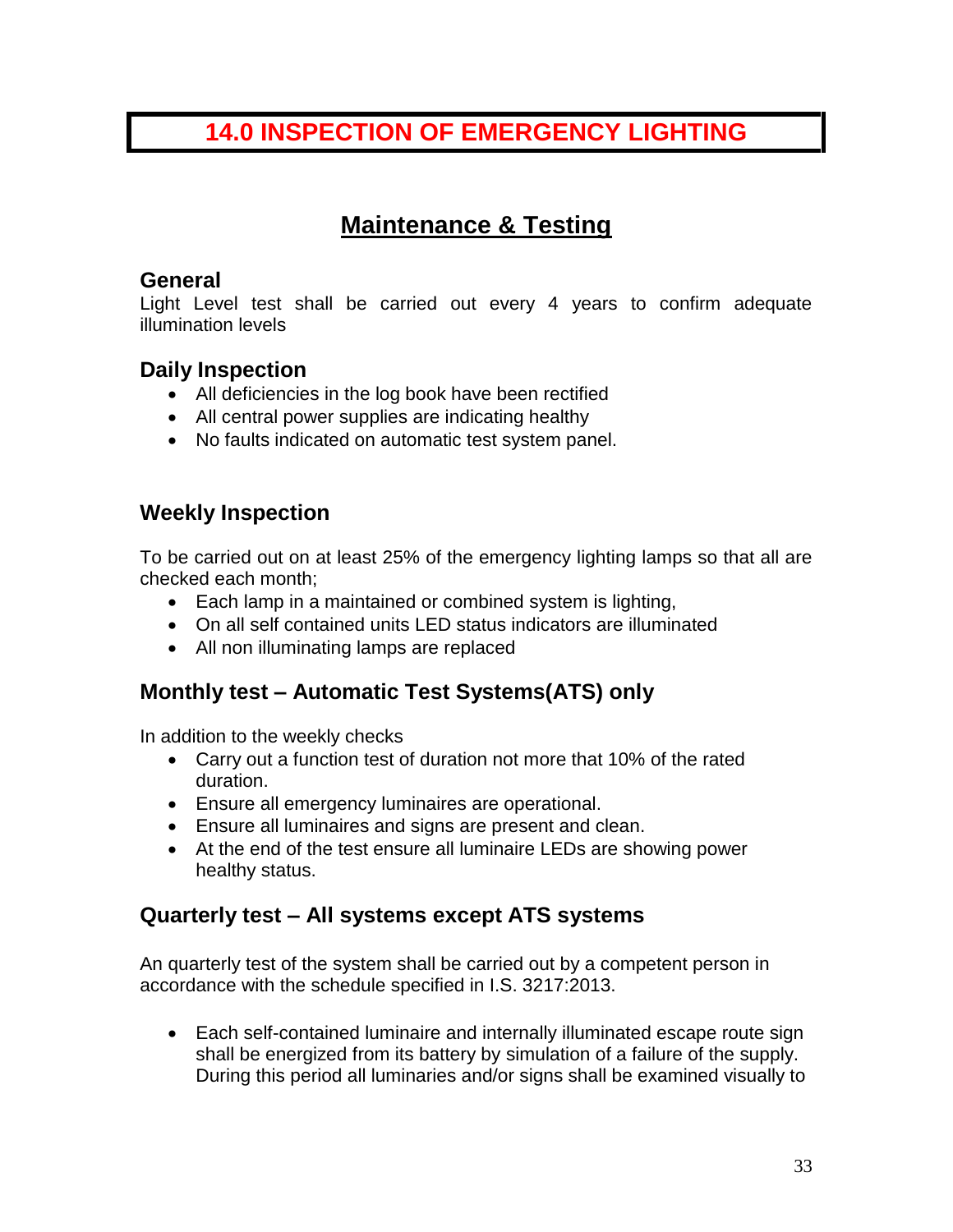ensure that they are functioning correctly. The test duration shall not be more that 25% of the rated duration.

- At the end of the test ensure all luminaire LEDs are showing power healthy status
- Complete three monthly inspection and test report.

### **Annual Test**

- An annual test of the system shall be carried out by a competent person in accordance with the schedule specified in I.S. 3217:2013.
- All faults noted shall be rectified.
- A certificate of annual inspection and test as specified in I.S. 3217 shall be obtained and attached to the fire safety register.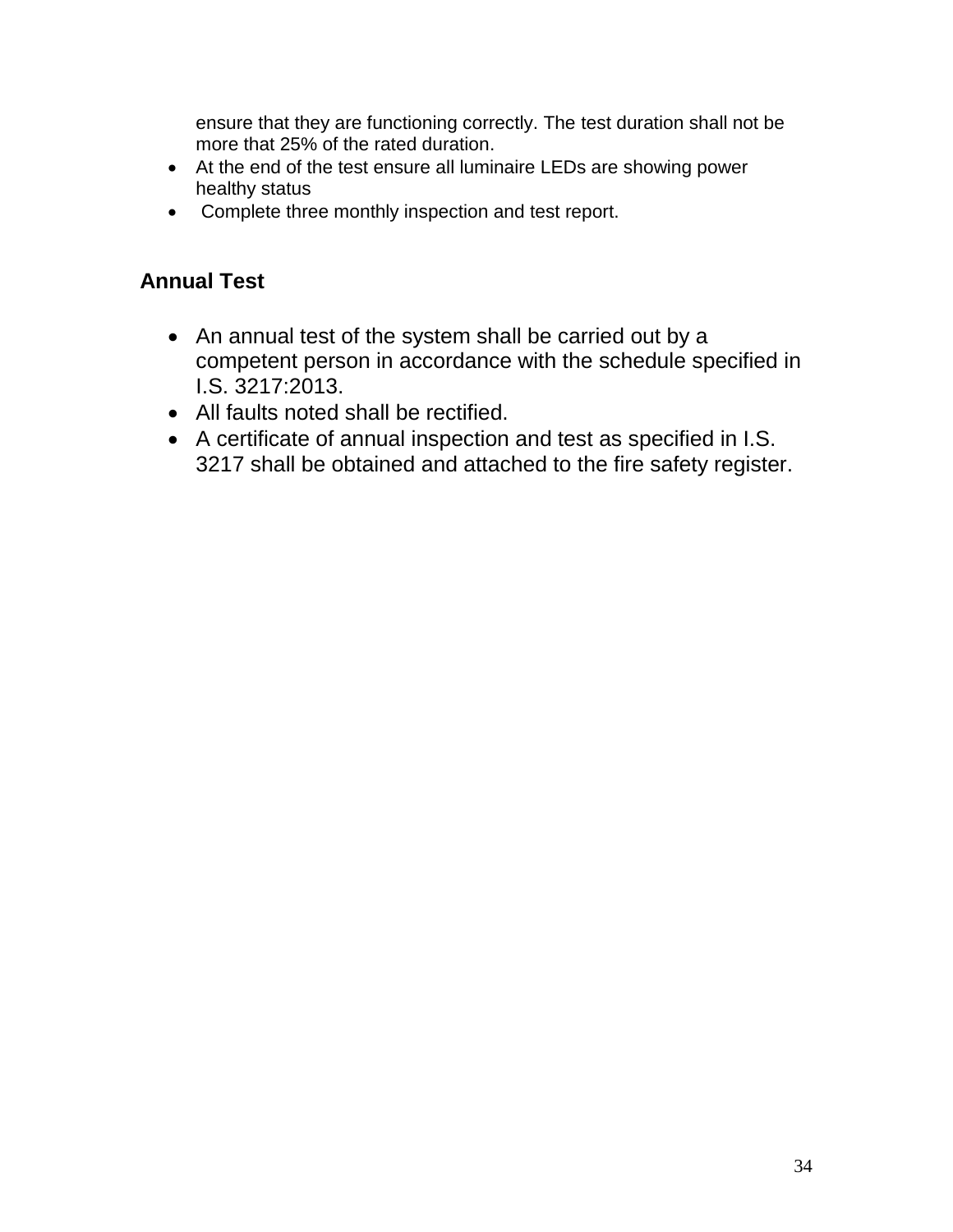# **15.0 INVENTORY OF EMERGENCY LIGHTING EQUIPMENT**

### **Location of Equipment**

| <b>Number</b> | <b>Type</b> | Location |
|---------------|-------------|----------|
|               |             |          |
|               |             |          |
|               |             |          |
|               |             |          |
|               |             |          |
|               |             |          |
|               |             |          |
|               |             |          |
|               |             |          |
|               |             |          |
|               |             |          |
|               |             |          |
|               |             |          |
|               |             |          |
|               |             |          |
|               |             |          |
|               |             |          |
|               |             |          |
|               |             |          |
|               |             |          |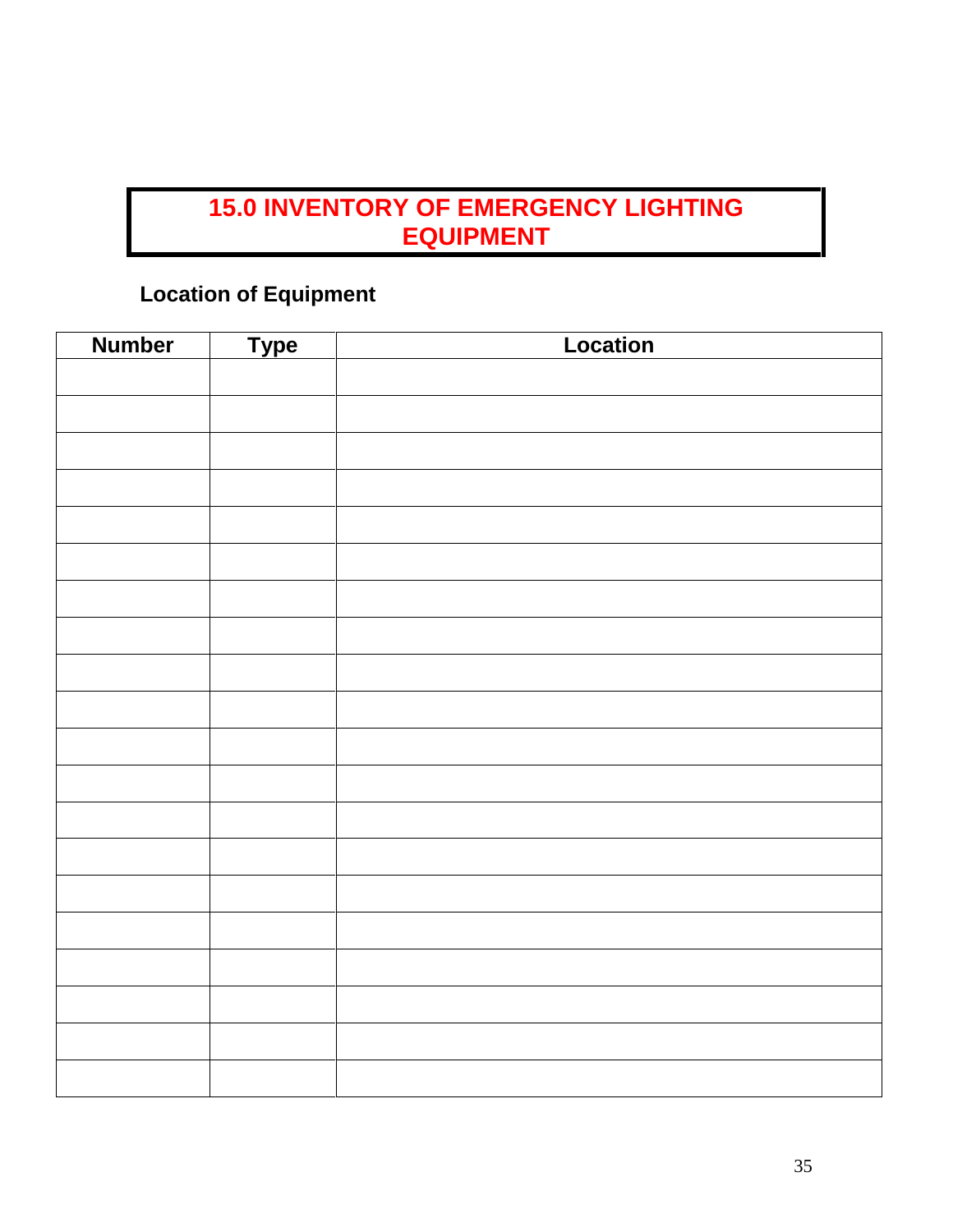# **15.0 INVENTORY OF EMERGENCY LIGHTING EQUIPMENT**

### **Location of Equipment**

| <b>Number</b> | <b>Type</b> | Location |
|---------------|-------------|----------|
|               |             |          |
|               |             |          |
|               |             |          |
|               |             |          |
|               |             |          |
|               |             |          |
|               |             |          |
|               |             |          |
|               |             |          |
|               |             |          |
|               |             |          |
|               |             |          |
|               |             |          |
|               |             |          |
|               |             |          |
|               |             |          |
|               |             |          |
|               |             |          |
|               |             |          |
|               |             |          |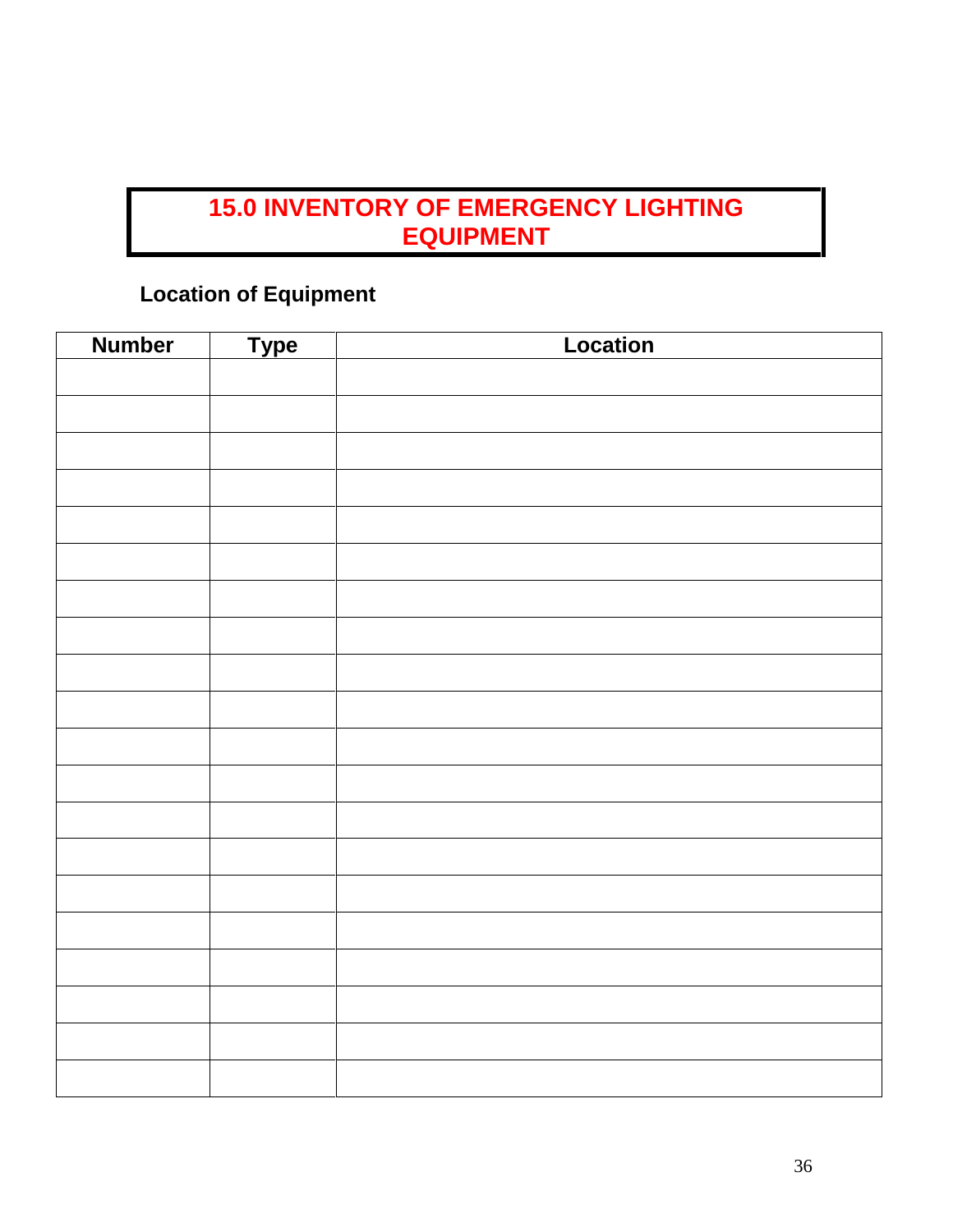# **15.0 INSPECTION OF EMERGENCY LIGHTING EQUIPMENT**

|             | Daily/Weekly/Monthly<br>te   Inspected by |                                             |  |
|-------------|-------------------------------------------|---------------------------------------------|--|
| <b>Date</b> |                                           | <b>Details of Faults &amp; Action Taken</b> |  |
|             |                                           |                                             |  |
|             |                                           |                                             |  |
|             |                                           |                                             |  |
|             |                                           |                                             |  |
|             |                                           |                                             |  |
|             |                                           |                                             |  |
|             |                                           |                                             |  |
|             |                                           |                                             |  |
|             |                                           |                                             |  |
|             |                                           |                                             |  |
|             |                                           |                                             |  |
|             |                                           |                                             |  |
|             |                                           |                                             |  |
|             |                                           |                                             |  |
|             |                                           |                                             |  |
|             |                                           |                                             |  |
|             |                                           |                                             |  |
|             |                                           |                                             |  |
|             |                                           |                                             |  |
|             |                                           |                                             |  |
|             |                                           |                                             |  |
|             |                                           |                                             |  |
|             |                                           |                                             |  |
|             |                                           |                                             |  |
|             |                                           |                                             |  |
|             |                                           |                                             |  |
|             |                                           |                                             |  |
|             |                                           |                                             |  |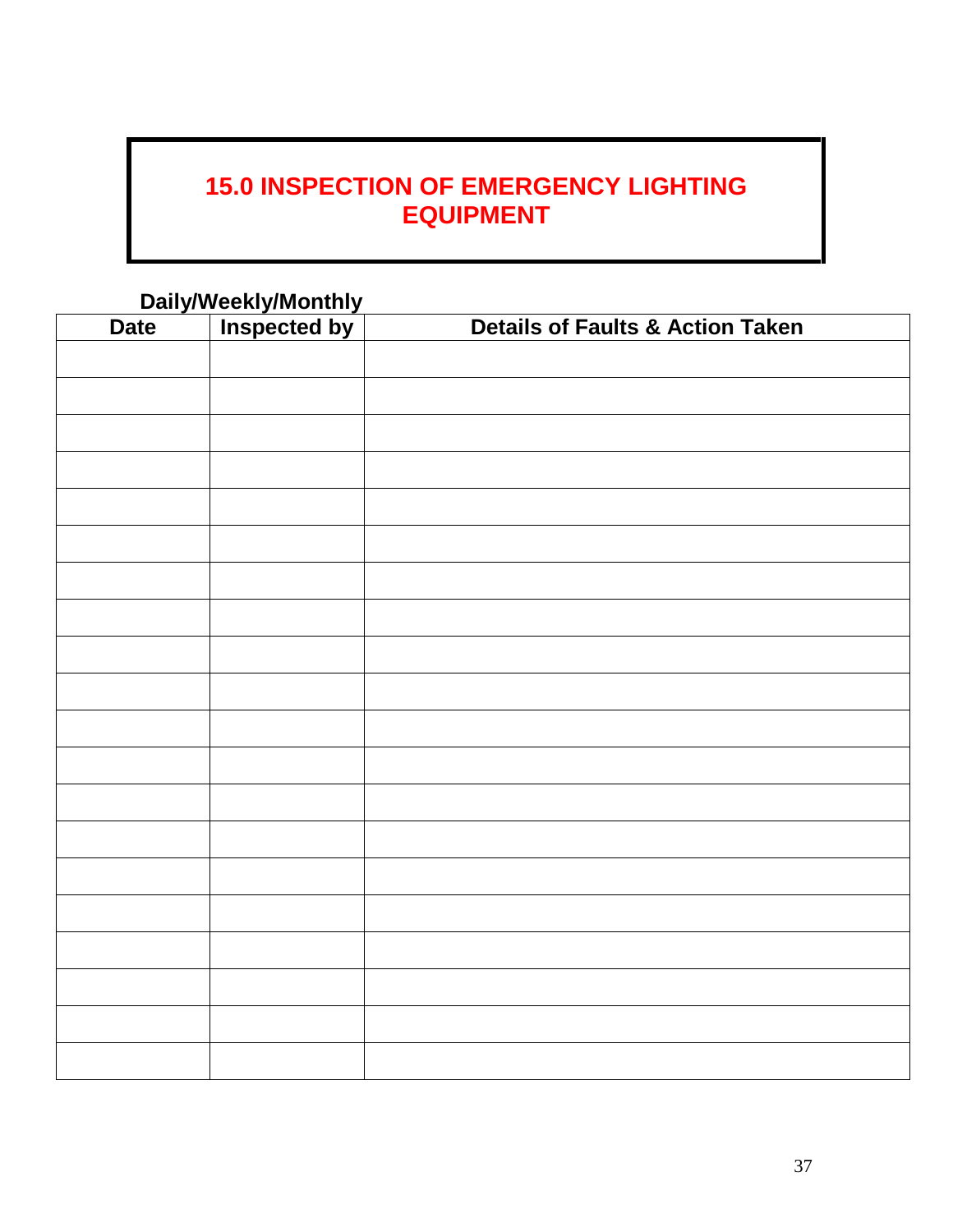# **15.0 INSPECTION OF EMERGENCY LIGHTING EQUIPMENT**

|             | Daily/Weekly/Monthly<br>te   Inspected by |                                             |  |
|-------------|-------------------------------------------|---------------------------------------------|--|
| <b>Date</b> |                                           | <b>Details of Faults &amp; Action Taken</b> |  |
|             |                                           |                                             |  |
|             |                                           |                                             |  |
|             |                                           |                                             |  |
|             |                                           |                                             |  |
|             |                                           |                                             |  |
|             |                                           |                                             |  |
|             |                                           |                                             |  |
|             |                                           |                                             |  |
|             |                                           |                                             |  |
|             |                                           |                                             |  |
|             |                                           |                                             |  |
|             |                                           |                                             |  |
|             |                                           |                                             |  |
|             |                                           |                                             |  |
|             |                                           |                                             |  |
|             |                                           |                                             |  |
|             |                                           |                                             |  |
|             |                                           |                                             |  |
|             |                                           |                                             |  |
|             |                                           |                                             |  |
|             |                                           |                                             |  |
|             |                                           |                                             |  |
|             |                                           |                                             |  |
|             |                                           |                                             |  |
|             |                                           |                                             |  |
|             |                                           |                                             |  |
|             |                                           |                                             |  |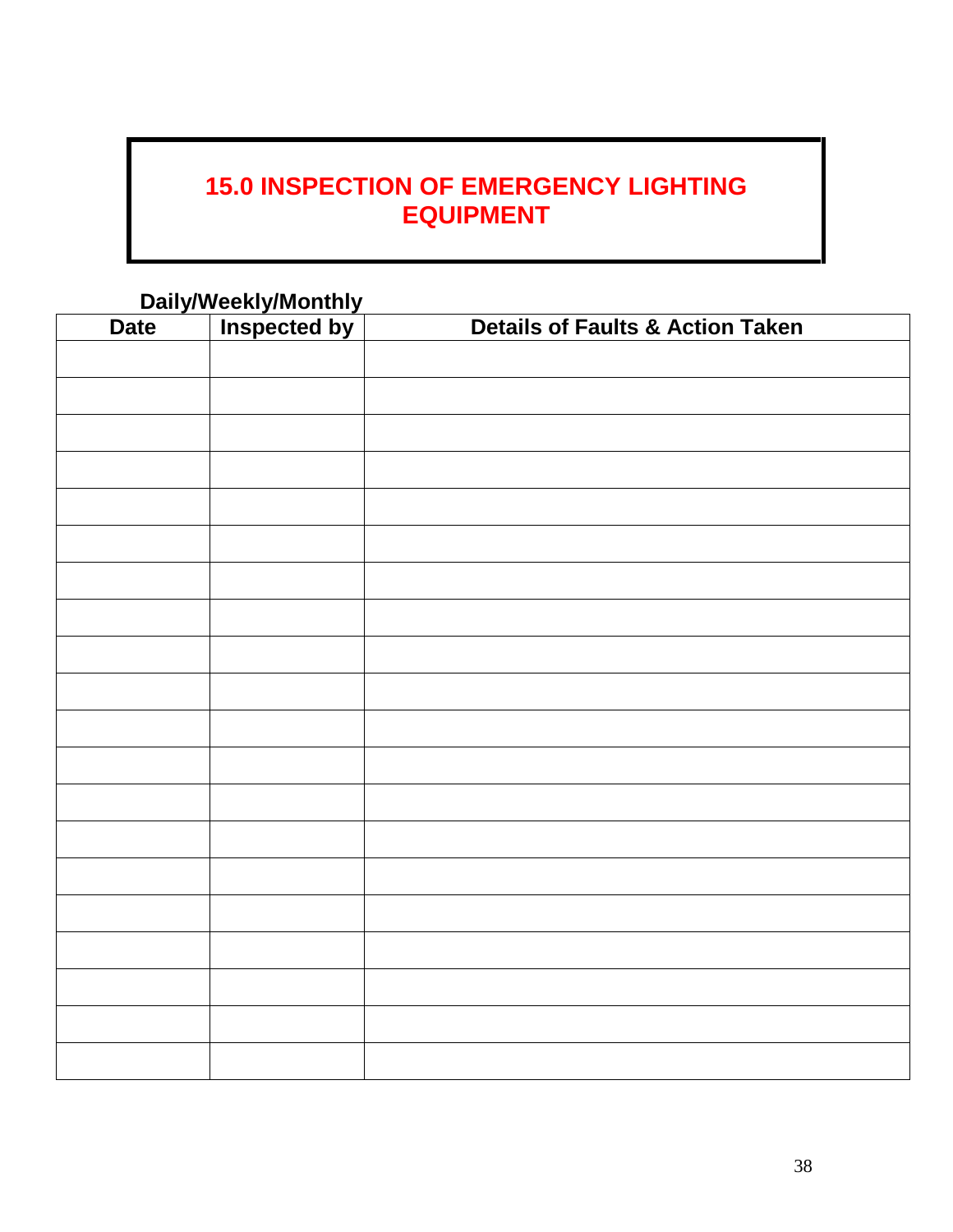# **15.0 INSPECTION OF EMERGENCY LIGHTING EQUIPMENT**

| Daily/Weekly/Monthly<br>te   Inspected by |  |                                             |
|-------------------------------------------|--|---------------------------------------------|
| <b>Date</b>                               |  | <b>Details of Faults &amp; Action Taken</b> |
|                                           |  |                                             |
|                                           |  |                                             |
|                                           |  |                                             |
|                                           |  |                                             |
|                                           |  |                                             |
|                                           |  |                                             |
|                                           |  |                                             |
|                                           |  |                                             |
|                                           |  |                                             |
|                                           |  |                                             |
|                                           |  |                                             |
|                                           |  |                                             |
|                                           |  |                                             |
|                                           |  |                                             |
|                                           |  |                                             |
|                                           |  |                                             |
|                                           |  |                                             |
|                                           |  |                                             |
|                                           |  |                                             |
|                                           |  |                                             |
|                                           |  |                                             |
|                                           |  |                                             |
|                                           |  |                                             |
|                                           |  |                                             |
|                                           |  |                                             |
|                                           |  |                                             |
|                                           |  |                                             |
|                                           |  |                                             |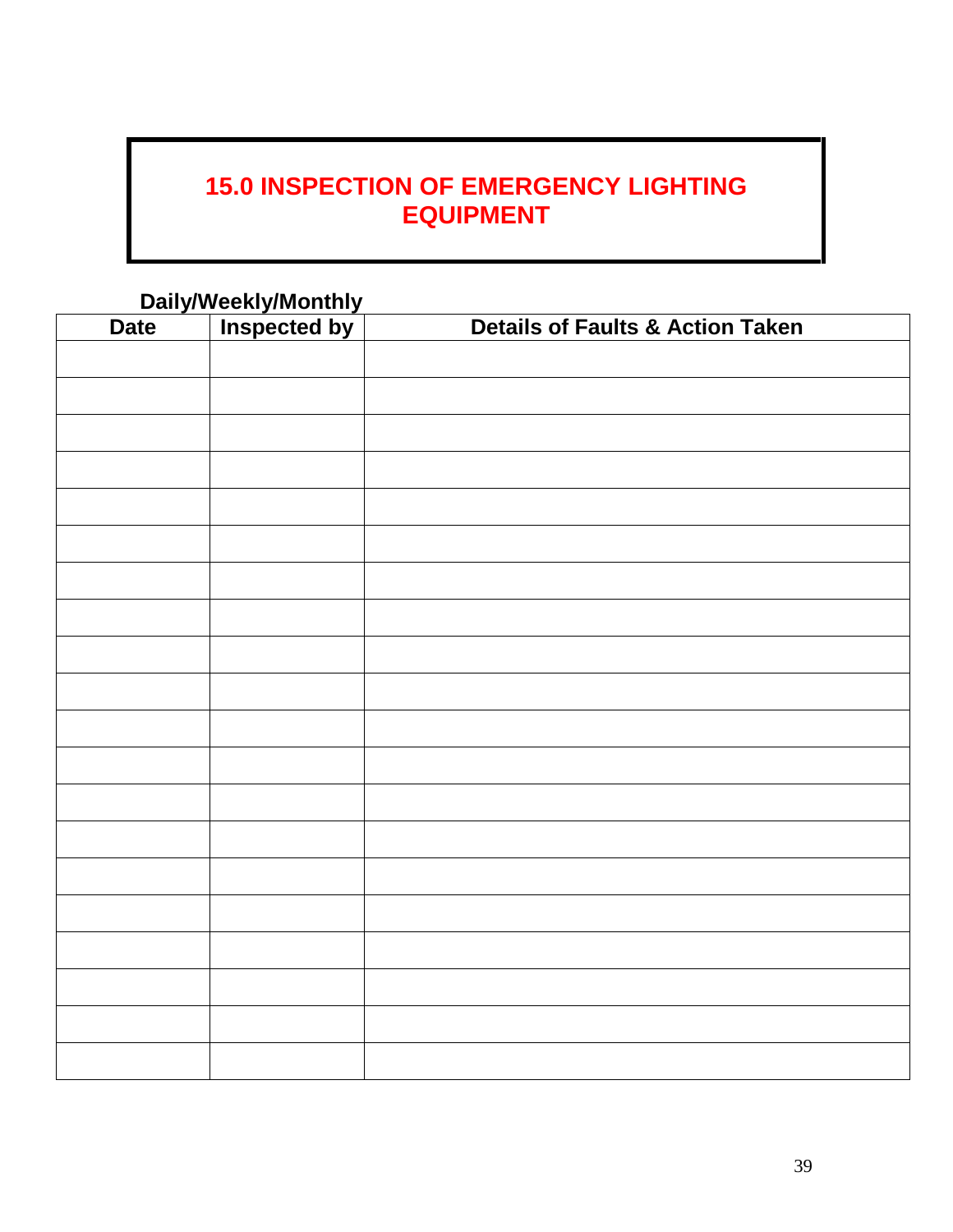# **16.0 FURNITURE & FITTINGS**

Inventory, suppliers, specifications and test specifications should be included in this section for bedding, upholstered furniture, curtains, drapes, blinds and floor covering.

### **Inspection of Upholstered Furniture**

Upholstered Furniture, particularly in the designated smoking area should be inspected regularly and any item which has its infill material exposed should be immediately repaired or removed

| Date: | Inspected by: | <b>Faults Found:</b> | <b>Action Taken:</b> |
|-------|---------------|----------------------|----------------------|
|       |               |                      |                      |
|       |               |                      |                      |
|       |               |                      |                      |
|       |               |                      |                      |
|       |               |                      |                      |
|       |               |                      |                      |
|       |               |                      |                      |
|       |               |                      |                      |
|       |               |                      |                      |
|       |               |                      |                      |
|       |               |                      |                      |
|       |               |                      |                      |
|       |               |                      |                      |
|       |               |                      |                      |
|       |               |                      |                      |